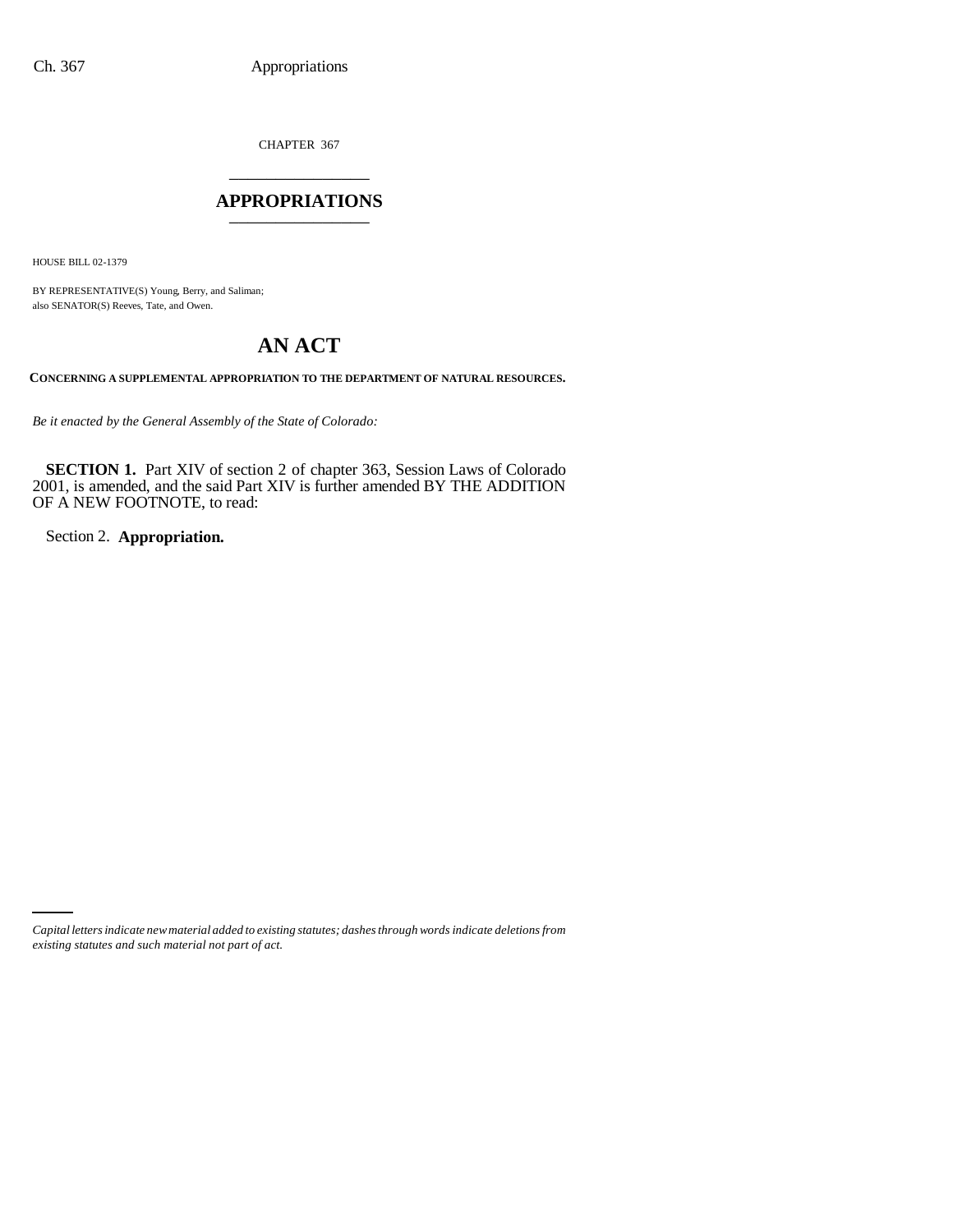|                 |              |                | APPROPRIATION FROM |              |               |              |  |
|-----------------|--------------|----------------|--------------------|--------------|---------------|--------------|--|
| ITEM &          | <b>TOTAL</b> | <b>GENERAL</b> | <b>GENERAL</b>     | CASH         | CASH          | FEDERAL      |  |
| <b>SUBTOTAL</b> |              | FUND           | <b>FUND</b>        | <b>FUNDS</b> | <b>FUNDS</b>  | <b>FUNDS</b> |  |
|                 |              |                | <b>EXEMPT</b>      |              | <b>EXEMPT</b> |              |  |
|                 |              |                |                    |              |               |              |  |

**PART XIV**

#### **DEPARTMENT OF NATURAL RESOURCES**

### **(1) EXECUTIVE DIRECTOR'S OFFICE172**

| (A) Administration |  |
|--------------------|--|
|                    |  |

| <b>Personal Services</b>  | 2,807,734            |         |                          | $2,807,734$ (T) <sup>a</sup> |         |
|---------------------------|----------------------|---------|--------------------------|------------------------------|---------|
|                           |                      |         | $1,058,168(T)^{a}$       | $1,749,566(T)^a$             |         |
|                           |                      |         |                          | $(43.6$ FTE)                 |         |
| Health, Life, and Dental  | <del>3,357,178</del> | 905,459 | 1,917,437 <sup>b</sup>   | $262,390^{\circ}$            | 271,892 |
|                           | 3,245,100            | 787,694 | $716,605^{\rm b}$        | 1,471,856 <sup>c</sup>       | 268,945 |
| Short-term Disability     | 45,227               | 10,605  | $24,276$ <sup>b</sup>    | $6,216^{\circ}$              | 4,130   |
|                           |                      | 9,951   | 9.823 <sup>b</sup>       | $21,323^c$                   |         |
| Salary Survey and Senior  |                      |         |                          |                              |         |
| <b>Executive Service</b>  | 4, 171, 343          | 978,596 | $2,406,140$ <sup>b</sup> | $396,613$ °                  | 389,994 |
|                           |                      | 949,374 | 917,399 <sup>b</sup>     | 1,914,576°                   |         |
| Anniversary Increases     | 763,843              | 172,385 | 469,261                  | 67,192                       | 55,005  |
|                           |                      | 164,969 | $208,270^{\rm b}$        | $335,599^{\circ}$            |         |
| Shift Differential        | 8,615                | 2,731   | 5,884 <sup>b</sup>       |                              |         |
| Workers' Compensation     | 892,559              | 103,874 | $751,312^{\circ}$        | $24,301$ <sup>e</sup>        | 13,072  |
|                           | 849,547              | 91,790  | $121,546^b$              | $623,769^{\circ}$            | 12,442  |
| <b>Operating Expenses</b> | 1,395,809            | 64,845  | $1,153,591$ <sup>b</sup> | $172,036^\circ$              | 5,337   |
|                           |                      | 56,468  | $267,717^b$              | 1,066,287°                   |         |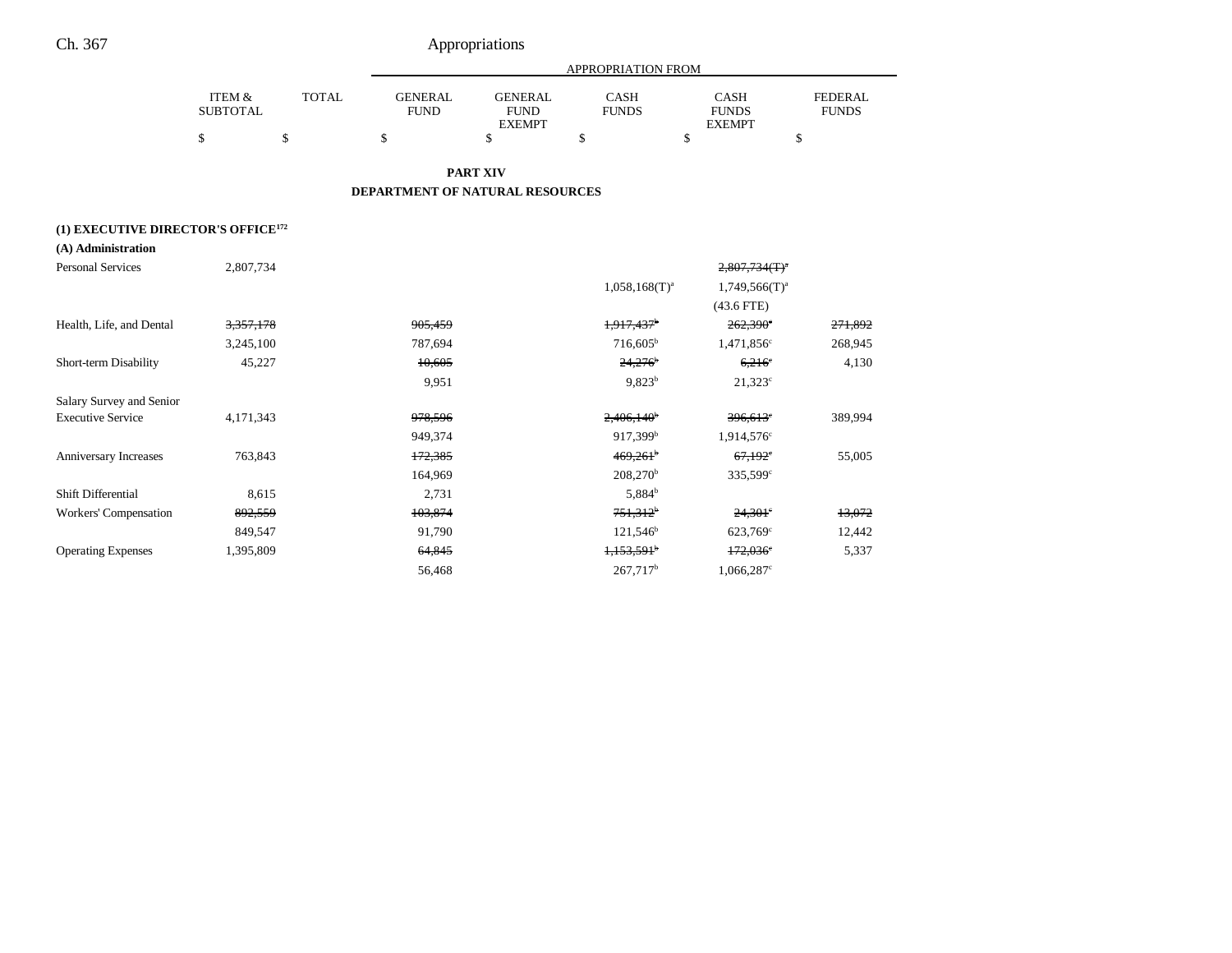| Legal Services for 37,800             |            |         |                          |                       |        |
|---------------------------------------|------------|---------|--------------------------|-----------------------|--------|
| hours                                 | 2,208,655  | 892,928 | $885,711$ <sup>b</sup>   | 348,009°              | 82,007 |
|                                       |            | 753,864 | 551,024 <sup>b</sup>     | 821,760°              |        |
| Payment to Risk                       |            |         |                          |                       |        |
| Management and Property               |            |         |                          |                       |        |
| Funds                                 | 320,513    | 71,320  | $224,513$ <sup>b</sup>   | $19,768^\circ$        | 4,912  |
|                                       | 203,193    | 37,107  | 49,187 <sup>b</sup>      | $113,785^{\circ}$     | 3,114  |
| Vehicle Lease Payments <sup>173</sup> | 3,174,301  | 546,517 | $2,521,319$ <sup>b</sup> | $30,872$ <sup>*</sup> | 75,593 |
|                                       | 3,042,833  | 514,853 | 511,470 <sup>b</sup>     | $1,966,216^{\circ}$   | 50,294 |
| <b>Leased Space</b>                   | 669,598    | 365,059 | $236,281^b$              | $18,725$ °            | 49,533 |
|                                       | 667,398    | 359,478 |                          | $22,106^{\circ}$      |        |
| Capitol Complex Leased                |            |         |                          |                       |        |
| Space                                 | 631,919    | 232,654 | $153,246$ <sup>b</sup>   | 171,179               | 74,840 |
|                                       | 656,800    | 218,189 | 290.571 <sup>b</sup>     | $70,253^{\circ}$      | 77,787 |
|                                       | 20,447,294 |         |                          |                       |        |
|                                       | 20,066,097 |         |                          |                       |        |

<sup>a</sup> This amount THESE AMOUNTS shall be from statewide and departmental indirect cost recoveries.

<sup>b</sup> These amounts shall be from various sources of cash funds. FUNDS, AND \$701,094(T) SHALL BE FROM STATEWIDE AND DEPARTMENTAL INDIRECT COST RECOVERIES. <sup>c</sup> Of these amounts, <del>\$734,330(T) shall be from statewide and departmental indirect cost recoveries</del> \$230,480 SHALL BE FROM RESERVES IN THE WATER CONSERVATION BOARD CONSTRUCTION FUND, and \$782,971 \$8,197,050 shall be from various sources of cash funds exempt.

#### **(B) Information Technology Services**

| <b>Personal Services</b> | 1,434,754 |                    | $1,434,754$ (T) <sup>a</sup> |
|--------------------------|-----------|--------------------|------------------------------|
|                          |           | $1,434,754(T)^{a}$ |                              |
|                          |           |                    | $(15.0$ FTE $)$              |
|                          |           | $(15.0$ FTE)       |                              |
|                          |           |                    |                              |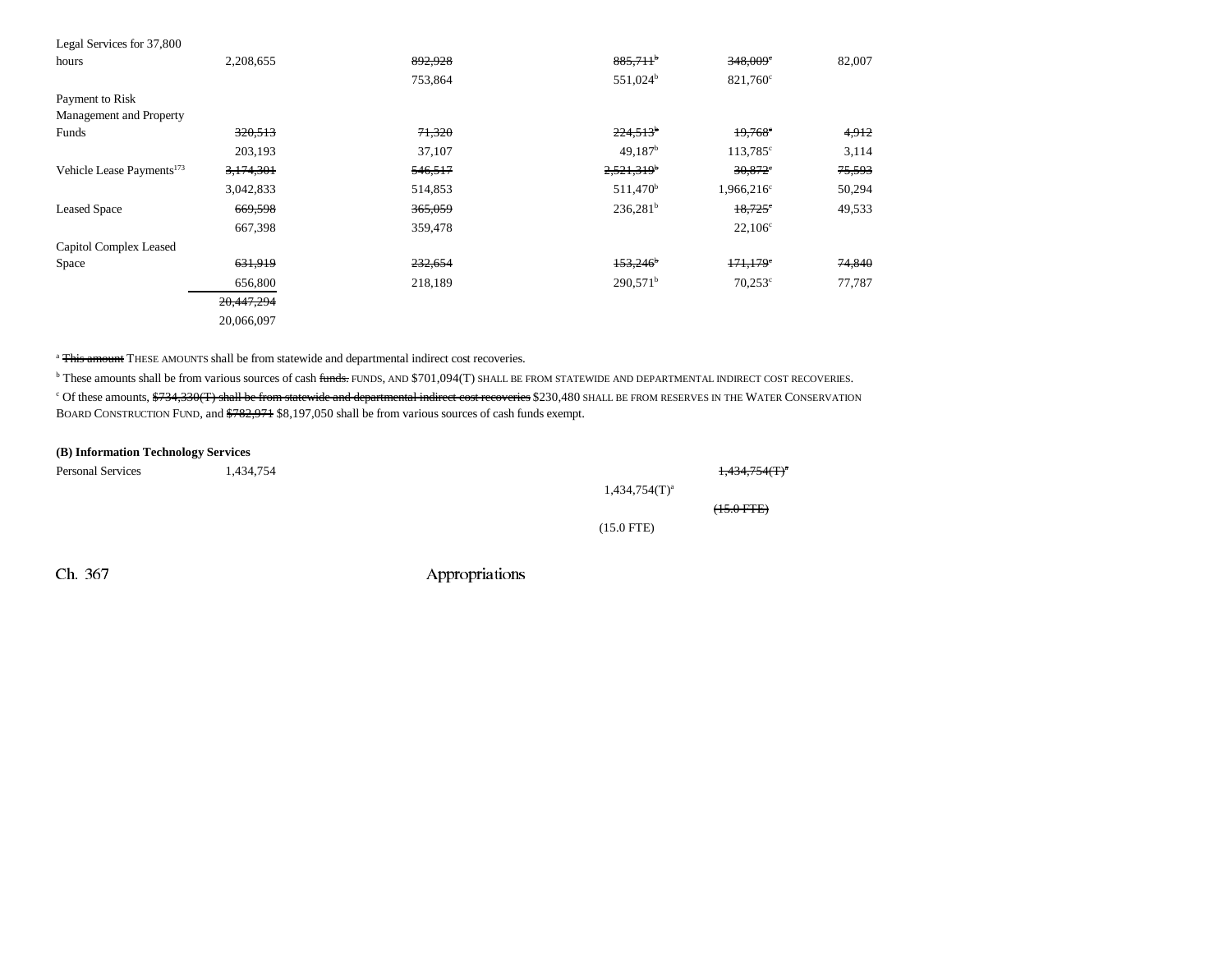|                               |                           |              | APPROPRIATION FROM            |                                                |                             |                                              |                                |
|-------------------------------|---------------------------|--------------|-------------------------------|------------------------------------------------|-----------------------------|----------------------------------------------|--------------------------------|
|                               | ITEM &<br><b>SUBTOTAL</b> | <b>TOTAL</b> | <b>GENERAL</b><br><b>FUND</b> | <b>GENERAL</b><br><b>FUND</b><br><b>EXEMPT</b> | <b>CASH</b><br><b>FUNDS</b> | <b>CASH</b><br><b>FUNDS</b><br><b>EXEMPT</b> | <b>FEDERAL</b><br><b>FUNDS</b> |
|                               | \$                        | \$           | \$                            | \$                                             | \$                          | \$                                           | \$                             |
| <b>Operating Expenses</b>     | 20,969                    |              |                               |                                                |                             | $20,969(f)^{n}$                              |                                |
|                               |                           |              |                               |                                                | $20,969(T)^a$               |                                              |                                |
| Purchase of Services from     |                           |              |                               |                                                |                             |                                              |                                |
| Computer Center               | 107,067                   |              | H <sub>3</sub> 428            |                                                | $25.742^b$                  | $69,897$ <sup>c</sup>                        |                                |
|                               | 223,657                   |              | 21,063                        |                                                | $152,250^{\rm b}$           | $50,344^{\circ}$                             |                                |
| <b>Information Technology</b> |                           |              |                               |                                                |                             |                                              |                                |
| <b>Asset Maintenance</b>      | 334,307                   |              | 66,848                        |                                                | $120,478$ <sup>b</sup>      | 133,349°                                     | 13,632                         |
|                               |                           |              |                               |                                                | $220,422^b$                 | $33,405^{\circ}$                             |                                |
| Technology Initiative         |                           |              |                               |                                                |                             |                                              |                                |
| $\text{INITIATIVE}^{173a}$    | 906,705                   |              |                               |                                                | $618,413$ <sup>d</sup>      | $288,292^e$                                  |                                |
|                               | 2,803,802                 |              |                               |                                                |                             |                                              |                                |
|                               | 2,920,392                 |              |                               |                                                |                             |                                              |                                |

a These amounts shall be from statewide and departmental indirect cost recoveries.

<sup>b</sup> These amounts OF THESE AMOUNTS, \$185,388(T) SHALL BE FROM STATEWIDE AND DEPARTMENTAL INDIRECT COST RECOVERIES AND \$187,284 shall be from various sources of cash funds.

<sup>c</sup> Of these amounts, \$187,156(T) shall be from statewide and departmental indirect cost recoveries and \$16,090 THESE AMOUNTS shall be from various sources of cash funds exempt.

d This amount shall be from the Operational Account of the Severance Tax Trust Fund.

e Of this amount, \$211,872 shall be from reserves in the Water Conservation Board Construction Fund and \$76,420 shall be from reserves in the Groundwater Management Cash Fund.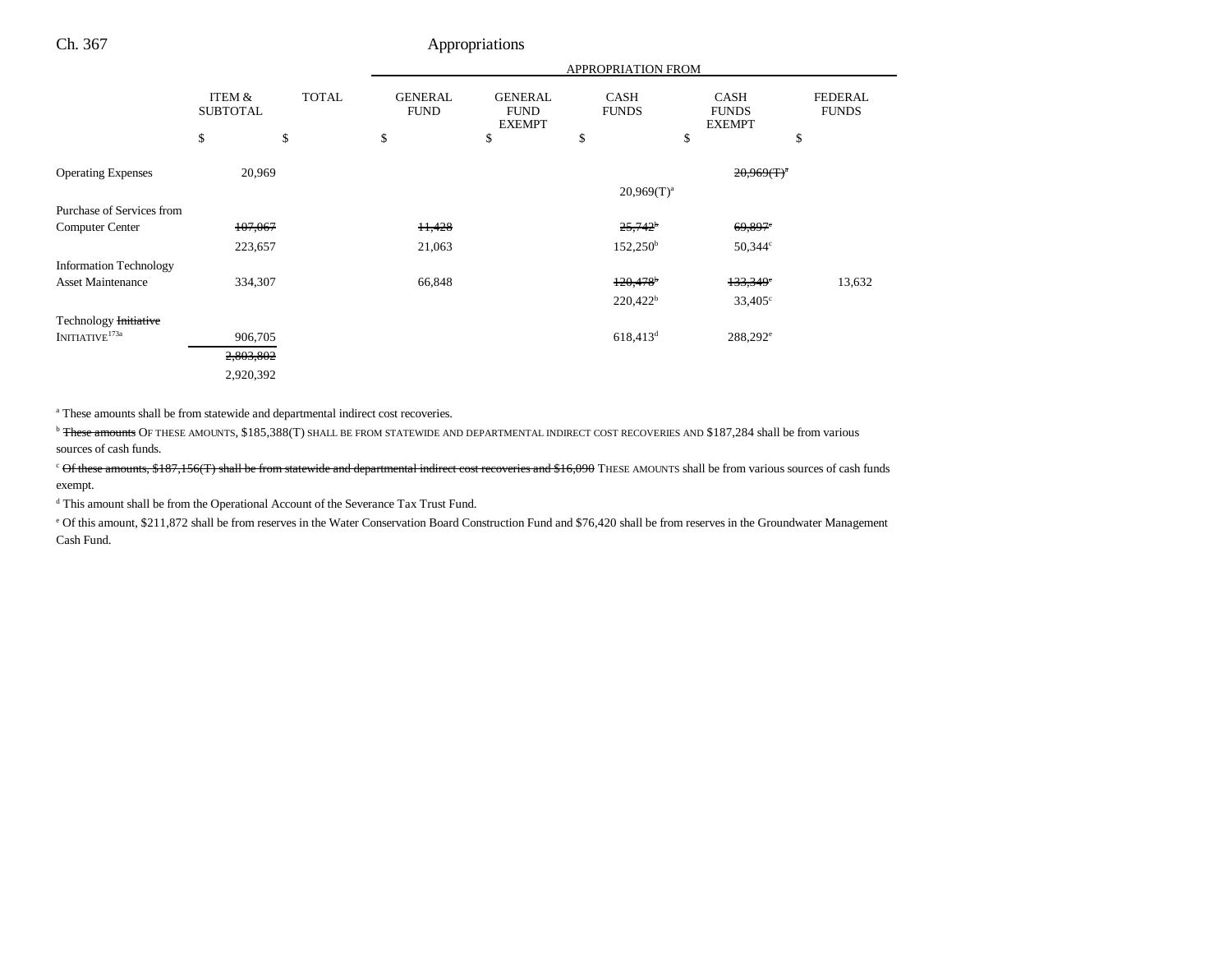| (C) Comprehensive                |                    |             |                 |               |         |
|----------------------------------|--------------------|-------------|-----------------|---------------|---------|
| <b>Environmental</b>             |                    |             |                 |               |         |
| <b>Response, Compensation</b>    |                    |             |                 |               |         |
| and Liability Act <sup>165</sup> | 10,000             | 10,000      |                 |               |         |
|                                  | 9,030              | 9,030       |                 |               |         |
| (D) EPA Wetlands Grant           | 475,000            |             |                 |               | 475,000 |
| (E) Youth in Natural             |                    |             |                 |               |         |
| <b>Resources Program</b>         |                    |             |                 |               |         |
| Program Administration           | <del>110,373</del> | 110,373     |                 |               |         |
|                                  | 109,182            | 109,182     |                 |               |         |
|                                  |                    | $(2.0$ FTE) |                 |               |         |
| <b>Crew Operating Costs</b>      | 122,627            |             |                 | $85,627(T)^4$ | 37,000  |
|                                  |                    |             | $29,700(T)^{a}$ | $55,927(T)^a$ |         |
|                                  | 233,000            |             |                 |               |         |
|                                  | 231,809            |             |                 |               |         |

<sup>a</sup> <del>This amount</del> THESE AMOUNTS shall be from various sources transferred from within the Department.

23,969,096 23,702,328

### **(2) MINERALS AND GEOLOGY**

| (A) Coal Land Reclamation |                      |                |                     |
|---------------------------|----------------------|----------------|---------------------|
| <b>Program Expenses</b>   | 1,657,824            | $348,143(H)^a$ | $1,309,681^{\circ}$ |
|                           | $(22.0 \text{ FTE})$ |                |                     |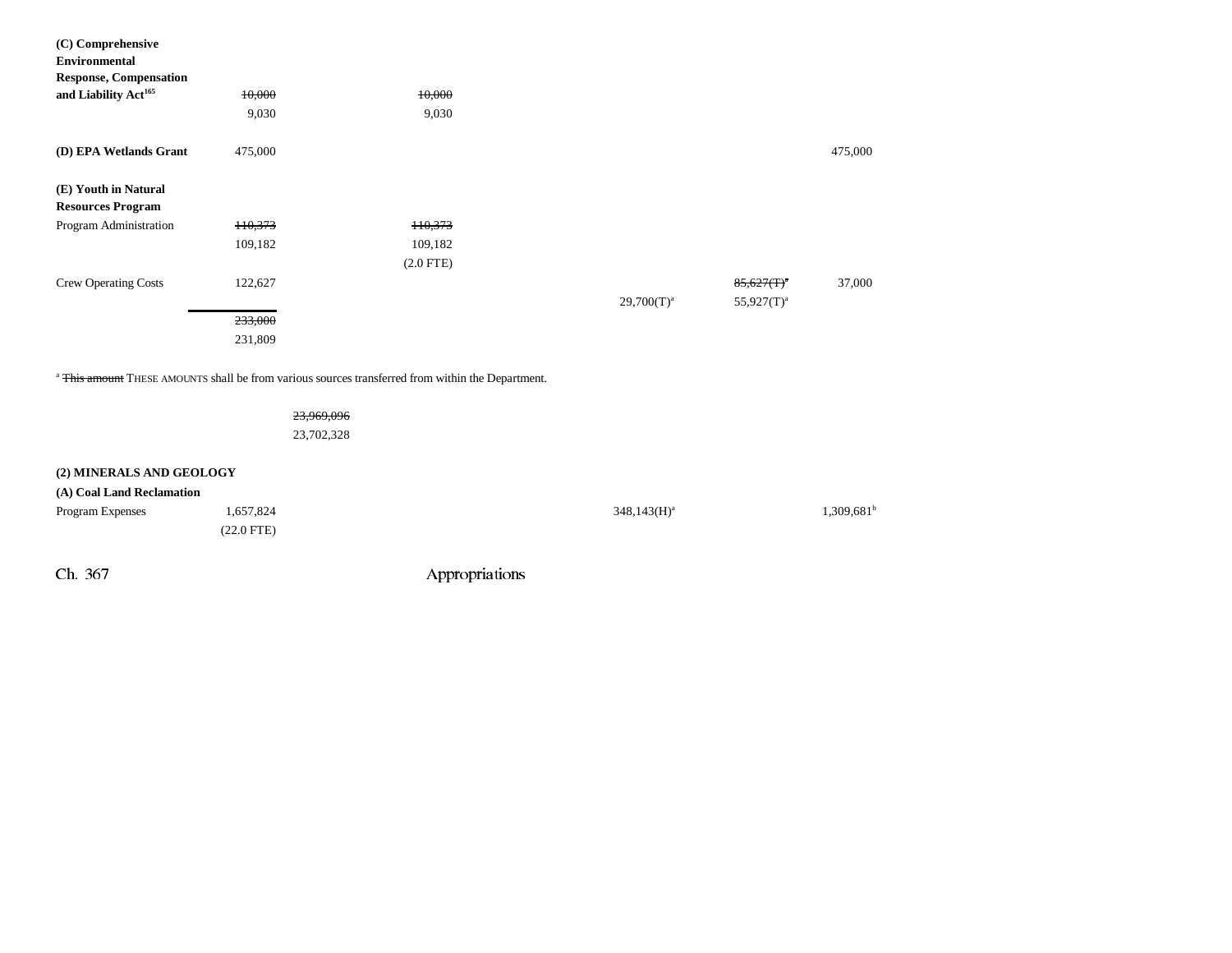|                                 | <b>APPROPRIATION FROM</b> |              |                               |                                                                               |                        |                                              |                                |
|---------------------------------|---------------------------|--------------|-------------------------------|-------------------------------------------------------------------------------|------------------------|----------------------------------------------|--------------------------------|
|                                 | ITEM &<br><b>SUBTOTAL</b> | <b>TOTAL</b> | <b>GENERAL</b><br><b>FUND</b> | <b>GENERAL</b><br><b>CASH</b><br><b>FUNDS</b><br><b>FUND</b><br><b>EXEMPT</b> |                        | <b>CASH</b><br><b>FUNDS</b><br><b>EXEMPT</b> | <b>FEDERAL</b><br><b>FUNDS</b> |
|                                 | \$                        | \$           | ¢<br>Ф                        | \$                                                                            | D                      | \$                                           | \$                             |
| Coal Program Support            | 240,720                   |              |                               |                                                                               | $240,720$ <sup>a</sup> |                                              |                                |
|                                 | $(2.0$ FTE $)$            |              |                               |                                                                               |                        |                                              |                                |
| <b>Indirect Cost Assessment</b> | 177,124                   |              |                               |                                                                               | $5,498^{\rm a}$        |                                              | $171,626^{\circ}$              |
|                                 | 2,075,668                 |              |                               |                                                                               |                        |                                              |                                |

<sup>a</sup> These amounts shall be from the Operational Account of the Severance Tax Trust Fund.

b This amount shall be from the Office of Surface Mining, and is shown for informational purposes only.

| (B) Inactive Mines                   |                |
|--------------------------------------|----------------|
| Program Costs                        | 679,128        |
|                                      | $(13.6$ FTE)   |
| Mine Site Reclamation <sup>174</sup> | 125,000        |
| <b>Abandoned Mine Safety</b>         | 111,665        |
|                                      | $(0.2$ FTE $)$ |
| <b>Indirect Cost Assessment</b>      | 47,260         |
|                                      | 963,053        |
|                                      |                |

a This amount shall be from the Operational Account of the Severance Tax Trust Fund.

**(C) Minerals** 

Personal Services 1,718,768 (23.9 FTE)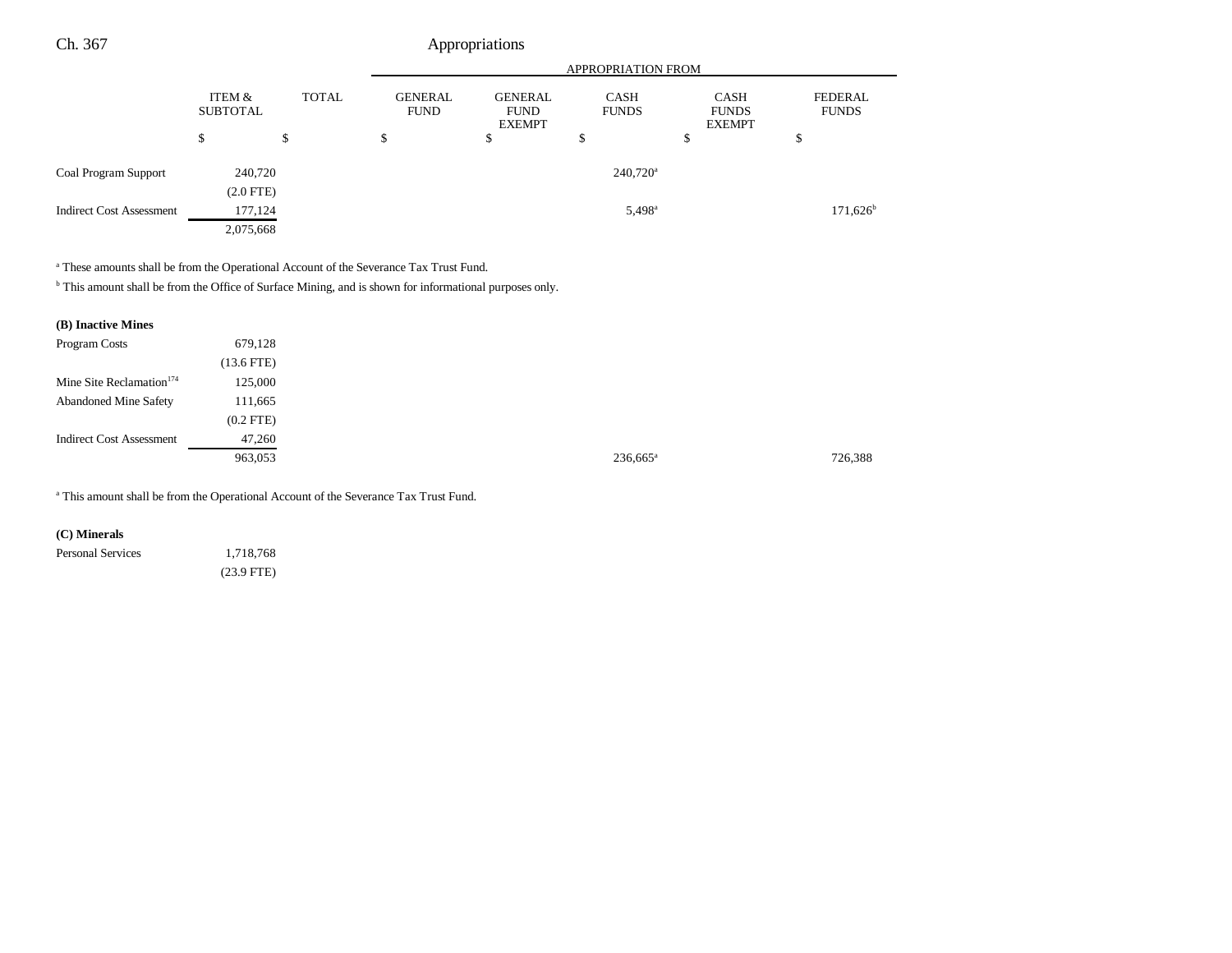| <b>Operating Expenses</b> | 123.551   |                    |                          |                    |
|---------------------------|-----------|--------------------|--------------------------|--------------------|
| Indirect Cost Assessment  | 70.528    |                    |                          |                    |
|                           | 1,912,847 | <del>368,464</del> | $1,544,383$ <sup>a</sup> |                    |
|                           |           | 362,937            |                          | 5.527 <sup>b</sup> |

<sup>a</sup> Of this amount, \$1,000,000 shall be from the Mined Land Reclamation Fund and \$544,383 shall be from the Operational Account of the Severance Tax Trust Fund. **b** THIS AMOUNT SHALL BE FROM RESERVES IN THE MINED LAND RECLAMATION FUND.

| (D) Mines Program               |                |                      |             |
|---------------------------------|----------------|----------------------|-------------|
| Colorado and Federal            |                |                      |             |
| Mine Safety Program             | 427,028        | 242,576 <sup>a</sup> | 184,452     |
|                                 |                | $(1.7$ FTE)          | $(3.3$ FTE) |
| <b>Blaster Certification</b>    |                |                      |             |
| Program                         | 95,104         | $19.972(H)^{b}$      | 75,132      |
|                                 | $(1.0$ FTE $)$ |                      |             |
| <b>Indirect Cost Assessment</b> | 16,308         | $5.110^{b}$          | 11,198      |
|                                 | 538,440        |                      |             |

a Of this amount, \$235,576 shall be from the Operational Account of the Severance Tax Trust Fund and \$7,000 shall be from fees.

b These amounts shall be from the Operational Account of the Severance Tax Trust Fund.

## **(E) Emergency Response**

| $\text{Costs}^{175}$<br>471,354 | 471,354 <sup>a</sup> |
|---------------------------------|----------------------|
|---------------------------------|----------------------|

<sup>a</sup> This amount shall be from reserves in the Emergency Response Cash Fund created under Section 34-32-122 (3)(a)(I), C.R.S.

#### **(F) Severance Tax Projects**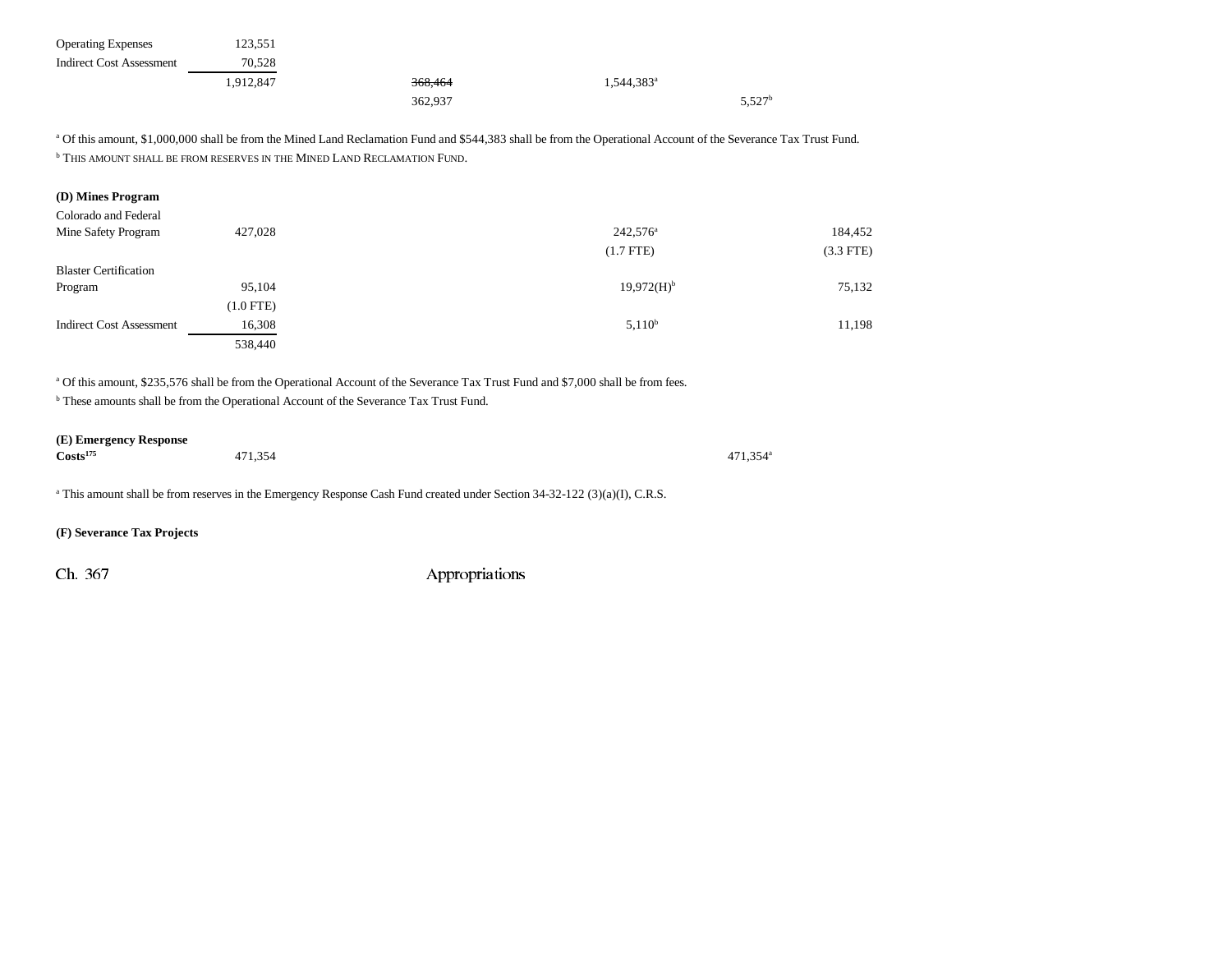| Ch. 367                                                                                         |                                      |              |                               | Appropriations                                 |                             |                                              |                                |
|-------------------------------------------------------------------------------------------------|--------------------------------------|--------------|-------------------------------|------------------------------------------------|-----------------------------|----------------------------------------------|--------------------------------|
|                                                                                                 |                                      |              |                               |                                                | APPROPRIATION FROM          |                                              |                                |
|                                                                                                 | <b>ITEM &amp;</b><br><b>SUBTOTAL</b> | <b>TOTAL</b> | <b>GENERAL</b><br><b>FUND</b> | <b>GENERAL</b><br><b>FUND</b><br><b>EXEMPT</b> | <b>CASH</b><br><b>FUNDS</b> | <b>CASH</b><br><b>FUNDS</b><br><b>EXEMPT</b> | <b>FEDERAL</b><br><b>FUNDS</b> |
|                                                                                                 | \$                                   | \$           | \$                            | \$                                             | \$                          | \$<br>\$                                     |                                |
| Shrub Establishment<br>Research                                                                 | 20,000                               |              |                               |                                                | $20,000^a$                  |                                              |                                |
| <sup>a</sup> This amount shall be from the Operational Account of the Severance Tax Trust Fund. |                                      |              |                               |                                                |                             |                                              |                                |
|                                                                                                 |                                      | 5,981,362    |                               |                                                |                             |                                              |                                |
| (3) GEOLOGICAL SURVEY                                                                           |                                      |              |                               |                                                |                             |                                              |                                |
| <b>Environmental Geology</b><br>and Geological Hazards                                          |                                      |              |                               |                                                |                             |                                              |                                |
| Program                                                                                         | 2,025,085                            |              |                               |                                                | 1,095,073 <sup>a</sup>      | $723,996(T)$ <sup>b</sup>                    | 206,016                        |
| Mineral Resources and                                                                           |                                      |              |                               |                                                | $(9.7$ FTE)                 | $(6.0$ FTE)                                  | $(2.5$ FTE)                    |
| Mapping                                                                                         | 1,449,023                            |              |                               |                                                | $1,135,952$ <sup>c</sup>    |                                              | 313,071                        |
|                                                                                                 |                                      |              |                               |                                                | $(7.7$ FTE)                 |                                              | $(3.8$ FTE)                    |
| Colorado Avalanche                                                                              |                                      |              |                               |                                                |                             |                                              |                                |
| <b>Information Center</b>                                                                       | 506,370                              |              |                               |                                                | $119,826$ <sup>d</sup>      | $362,091^{\circ}$                            | 24,453                         |
| <b>Indirect Cost</b>                                                                            |                                      |              |                               |                                                | $(0.5$ FTE)                 | $(6.5$ FTE)                                  | $(0.3$ FTE)                    |
| Assessment                                                                                      | 10,440                               |              |                               |                                                |                             |                                              | 10,440                         |
|                                                                                                 |                                      | 3,990,918    |                               |                                                |                             |                                              |                                |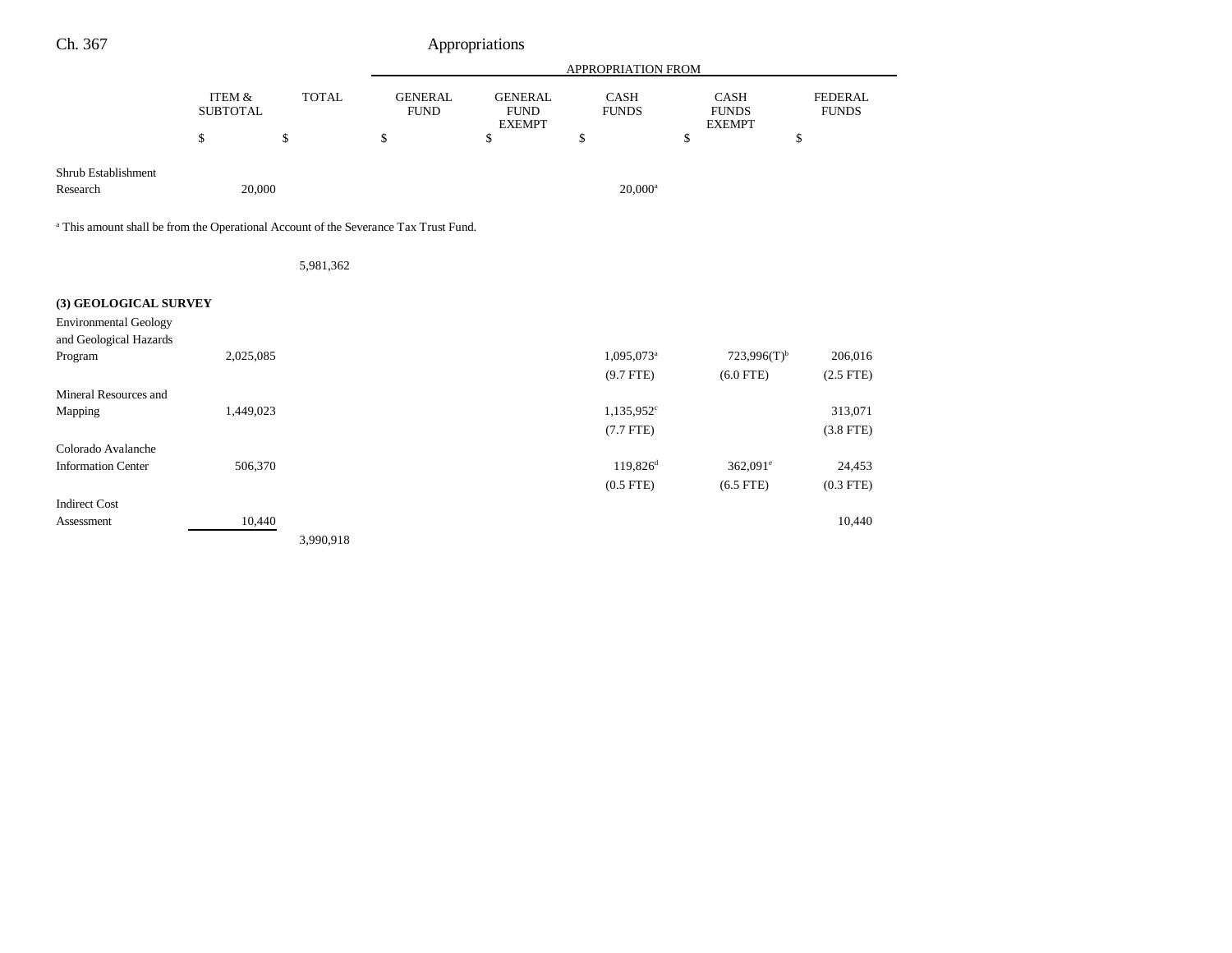a Of this amount, \$774,361 shall be from the Operational Account of the Severance Tax Trust Fund and \$320,712 shall be from fees for geological services.

<sup>b</sup> This amount shall be from the Department of Transportation and other state agencies.

c Of this amount, \$1,110,806 shall be from the Operational Account of the Severance Tax Trust Fund and \$25,146 shall be from the Land Board Trust Administration Fund.

<sup>d</sup> Of this amount, \$115,798 shall be from the Operational Account of the Severance Tax Trust Fund, \$2,000 shall be from the Snowmobile Fund, and \$2,028 shall be from the sale of avalanche products.

e Of this amount, \$267,000(T) shall be from the Department of Transportation and \$95,091 shall be from grants and donations from various sources.

## **(4) OIL AND GAS CONSERVATION COMMISSION** Personal Services 1,808,400 1,808,400 1,808,400 1,808,400 1,808,400 1,808,400 1,808,400 1,808,400 1,808,400 1,808,400 1,808,400 1,808,400 1,808,400 1,808,400 1,808,400 1,808,400 1,808,400 1,808,400 1,808,400 1,808,400 1,80 (28.0 FTE) Operating Expenses 300,650 300,650 300,650 300,650 300,650 300,650 300,650 300,650 300,650 300,650 300,650 300,650 300,650 300,650 300,650 300,650 300,650 300,650 300,650 300,650 300,650 300,650 300,650 300,650 300,650 300 Indirect Cost Assessment 211,658 204,389<sup>c</sup> 204,389<sup>c</sup> 7,269 Mineral Audits 500 500<sup>c</sup> Underground Injection Program 105,343 105,343 105,343 105,343 105,343 105,343 105,343 105,343 105,343 105,343 105,343 105,343 105,343 (2.0 FTE) Accelerated Drilling<sup>176</sup> 258,491 258,491 258,491d (5.0 FTE) Well Reclamation andPlugging and Abandonment 220,000 220,000e Environmental AssistanceProjects and the set of  $180,000$  and  $180,000$  and  $180,000$  and  $180,000$  and  $180,000$  and  $180,000$  and  $180,000$  and  $180,000$  and  $180,000$  and  $180,000$  and  $180,000$  and  $180,000$  and  $180,000$  and  $180,000$  and 3,085,042

<sup>a</sup> Of this amount, \$1,001,943 shall be from the Oil and Gas Conservation Fund and \$806,457 shall be from the Operational Account of the Severance Tax Trust Fund.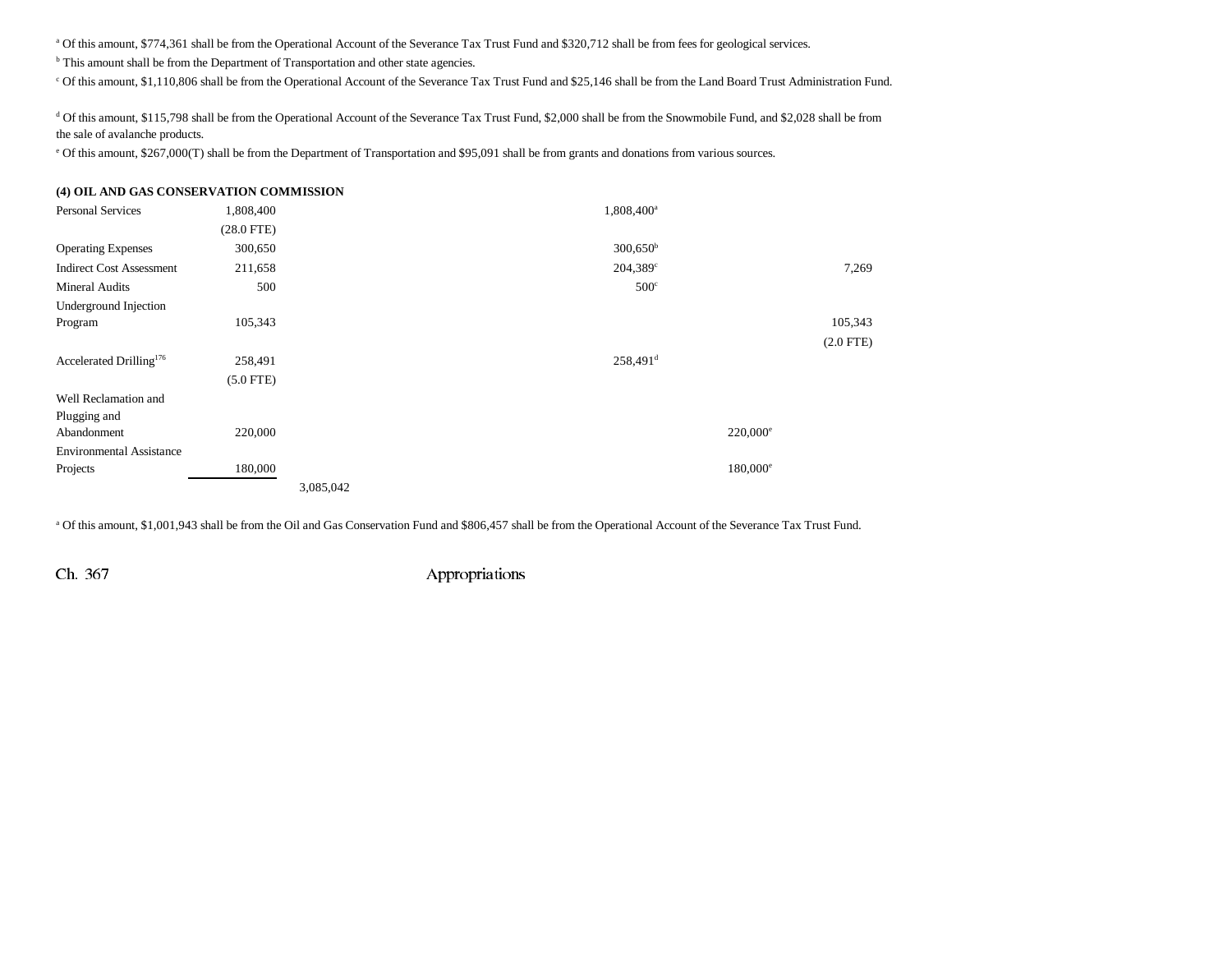|                    |              |                        | APPROPRIATION FROM            |                             |                             |                                |  |  |  |
|--------------------|--------------|------------------------|-------------------------------|-----------------------------|-----------------------------|--------------------------------|--|--|--|
|                    |              |                        |                               |                             |                             |                                |  |  |  |
| ITEM &<br>SUBTOTAL | <b>TOTAL</b> | <b>GENERAL</b><br>FUND | <b>GENERAL</b><br><b>FUND</b> | <b>CASH</b><br><b>FUNDS</b> | <b>CASH</b><br><b>FUNDS</b> | <b>FEDERAL</b><br><b>FUNDS</b> |  |  |  |
|                    |              |                        | <b>EXEMPT</b>                 |                             | <b>EXEMPT</b>               |                                |  |  |  |
| S                  |              |                        |                               |                             |                             |                                |  |  |  |

b Of this amount, \$241,712 shall be from the Operational Account of the Severance Tax Trust Fund and \$58,938 shall be from the Oil and Gas Conservation Fund.

c These amounts shall be from the Oil and Gas Conservation Fund.

<sup>d</sup> Of this amount, \$143,465 shall be from the Oil and Gas Conservation Fund and \$115,026 shall be from the Operational Account of the Severance Tax Trust Fund.

e These amounts shall be from reserves in the Oil and Gas Environmental Response Fund created pursuant to Section 34-60-122 (1) (b), C.R.S.

#### **(5) STATE BOARD OF LAND COMMISSIONERS**

| <b>Personal Services</b>        | 1,859,968    |           |                          |                          |
|---------------------------------|--------------|-----------|--------------------------|--------------------------|
|                                 | $(33.0$ FTE) |           |                          |                          |
| <b>Operating Expenses</b>       | 234,644      |           |                          |                          |
| <b>State Trust Land</b>         |              |           |                          |                          |
| <b>Evaluations and Trust</b>    |              |           |                          |                          |
| Asset Management and            |              |           |                          |                          |
| Analysis                        | 568,212      |           |                          |                          |
| <b>LOWRY RANGE PROJECT</b>      | 60,340       |           |                          |                          |
| <b>Indirect Cost Assessment</b> | 149,414      |           |                          |                          |
|                                 |              | 2,812,238 | $1,443,619$ <sup>*</sup> | $1,368,619$ <sup>b</sup> |
|                                 |              | 2,872,578 | 1,473,789 <sup>a</sup>   | 1,398,789 <sup>b</sup>   |

a This amount shall be from the Land Board Trust Administration Fund. Of this amount, \$75,000 shall be from the Land and Water Management Fund.

<sup>b</sup> This amount shall be from the Land Board Trust Administration Fund and is derived from property sales.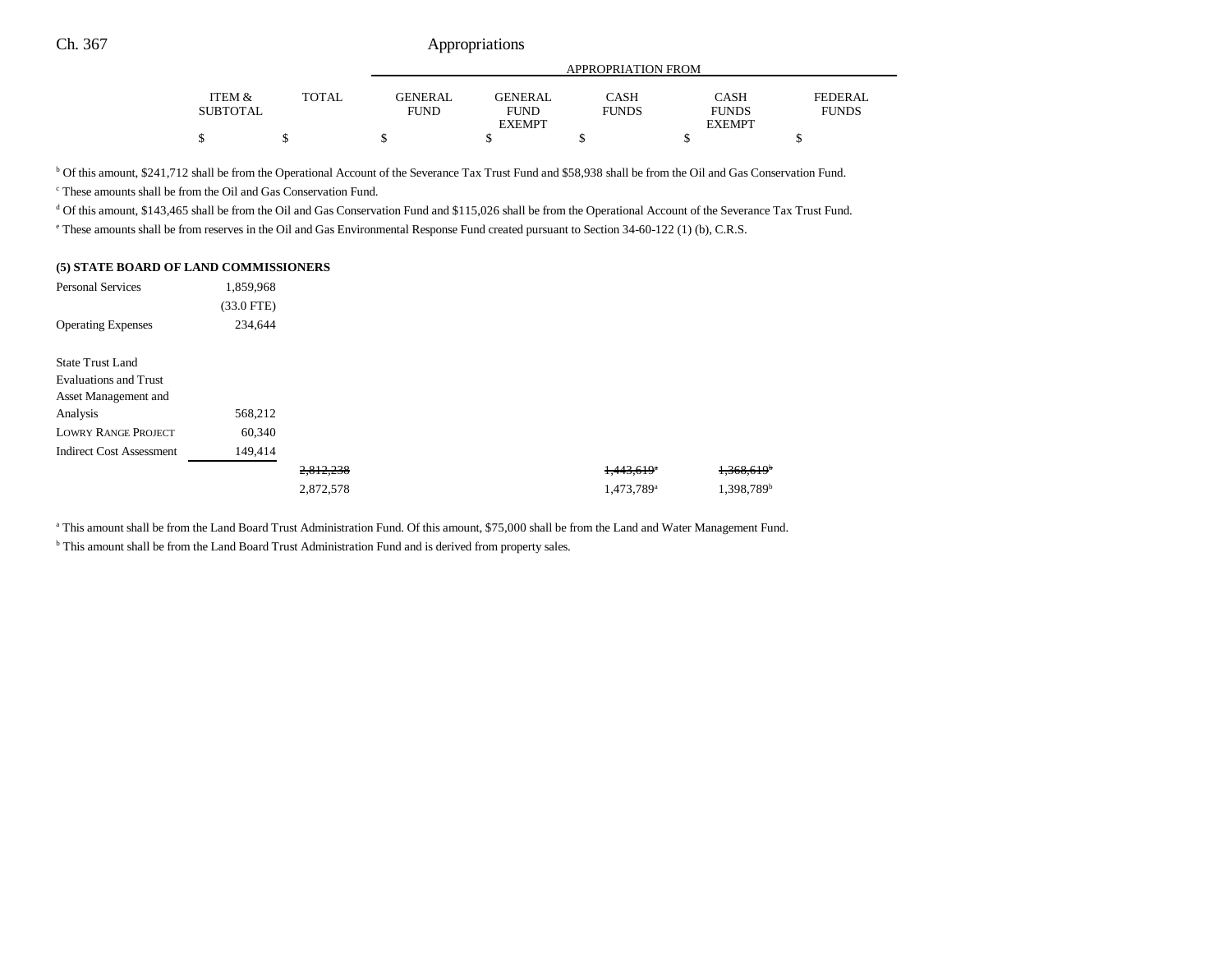| (6) PARKS AND OUTDOOR RECREATION <sup>176a</sup><br>(A) Established State Parks <sup>177</sup> |               |           |                         |                          |        |
|------------------------------------------------------------------------------------------------|---------------|-----------|-------------------------|--------------------------|--------|
| <b>Personal Services</b>                                                                       | 12,122,155    |           |                         |                          |        |
|                                                                                                | 11,831,327    |           |                         |                          |        |
|                                                                                                | $(230.0$ FTE) |           |                         |                          |        |
|                                                                                                | $(228.0$ FTE) |           |                         |                          |        |
| <b>Operating Expenses</b>                                                                      | 2,536,112     |           |                         |                          |        |
| <b>Utilities</b>                                                                               | 983,648       |           |                         |                          |        |
| Seasonal Work Program                                                                          | 3,905,900     |           |                         |                          |        |
|                                                                                                | 3,900,900     |           |                         |                          |        |
| <b>Impact Assistance Grants</b>                                                                | 34,870        |           |                         |                          |        |
|                                                                                                | 19,870        |           |                         |                          |        |
|                                                                                                | 19,582,685    | 6,212,530 | 11,702,553 <sup>*</sup> | $1,635,137$ <sup>b</sup> | 32,465 |
|                                                                                                | 19,271,857    | 4,966,882 | 11,849,468 <sup>a</sup> | $2,423,042^b$            |        |

a Of this amount, \$11,690,058 \$11,836,973 shall be from the Parks and Outdoor Recreation Cash Fund, \$7,437 shall be from the Off-Highway Vehicle Cash Fund, and \$5,058 shall be from the Snowmobile Cash Fund. This amount may be offset with federal funds for the net operating deficit of Paonia, Vega, Rifle Gap, Crawford, and Navajo State parks available pursuant to a cost-sharing agreement with the United States Bureau of Reclamation. Of this amount, \$10,566 shall be for State Patrol dispatch. <sup>b</sup> Of this amount, \$505,806 shall be from Lottery proceeds (including reserves from prior years) and is shown for informational purposes only, \$407,507 shall be from the Land Board Internal Improvement Trust Fund and Saline Trust Fund, VARIOUS SOURCES OF CASH FUNDS EXEMPT, \$387,334 shall be from the Great Outdoors Colorado Board and is shown for information only, \$289,490 \$1,077,395 shall be from reserves in the Parks and Outdoor Recreation Cash Fund, and \$45,000 shall be from reserves in the Snowmobile Fund.

| (B) New State Parks <sup>178</sup> |              |
|------------------------------------|--------------|
| Personal Services                  | 447.585      |
|                                    | $(10.5$ FTE) |
| <b>Operating Expenses</b>          | 179.785      |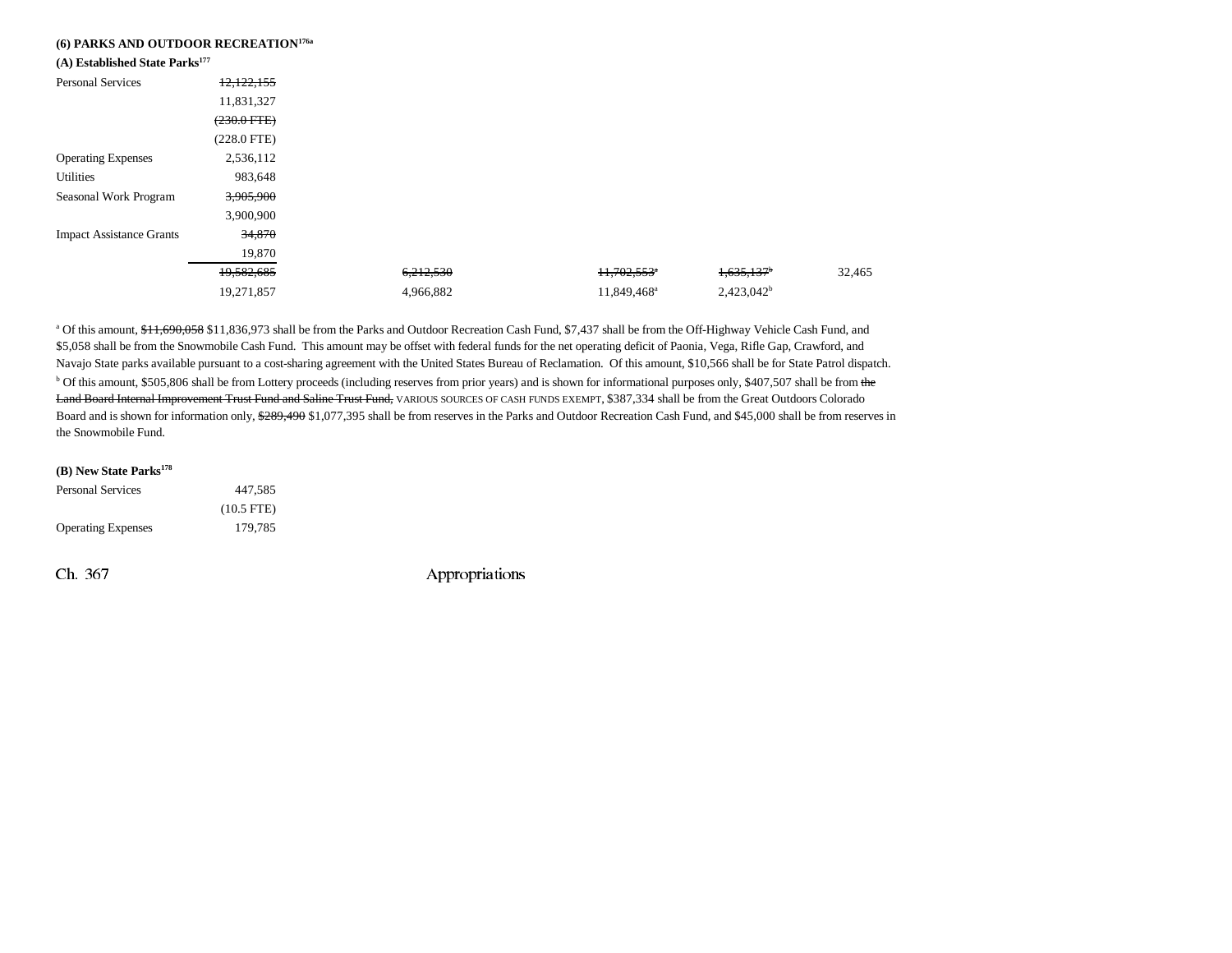|                       |                           |              |                               | <b>APPROPRIATION FROM</b>                      |                             |                                              |                         |  |  |
|-----------------------|---------------------------|--------------|-------------------------------|------------------------------------------------|-----------------------------|----------------------------------------------|-------------------------|--|--|
|                       | ITEM &<br><b>SUBTOTAL</b> | <b>TOTAL</b> | <b>GENERAL</b><br><b>FUND</b> | <b>GENERAL</b><br><b>FUND</b><br><b>EXEMPT</b> | <b>CASH</b><br><b>FUNDS</b> | <b>CASH</b><br><b>FUNDS</b><br><b>EXEMPT</b> | FEDERAL<br><b>FUNDS</b> |  |  |
|                       | S                         |              |                               | ъ                                              | D                           | S                                            | \$                      |  |  |
| Utilities             | 52,522                    |              |                               |                                                |                             |                                              |                         |  |  |
| Seasonal Work Program | 153,129                   |              |                               |                                                |                             |                                              |                         |  |  |
|                       | 833,021                   |              | 264,068                       |                                                | $242.953^a$                 | $326,000^{\circ}$                            |                         |  |  |

a This amount shall be from the Parks and Outdoor Recreation Cash Fund.

b This amount shall be from the Great Outdoors Colorado Board and is shown for informational purposes only.

| (C) Great Outdoors Colorado Board Grants <sup>179</sup> |                |
|---------------------------------------------------------|----------------|
| Land and Water Protection                               | 781,000        |
|                                                         | $(1.0$ FTE)    |
| Operations and                                          |                |
| Maintenance                                             | 295,000        |
|                                                         | $(2.5$ FTE $)$ |
| Statewide Programs <sup>180</sup>                       | 983,000        |
|                                                         | $(3.3$ FTE)    |
|                                                         | 2,059,000      |

a This amount shall be from the Great Outdoors Colorado Board and is shown for informational purposes only.

## **(D) Special Purpose**

| Snowmobile Program | 610,462 | 504.737 <sup>a</sup> | $105,725^{\rm t}$ |
|--------------------|---------|----------------------|-------------------|
|                    |         |                      |                   |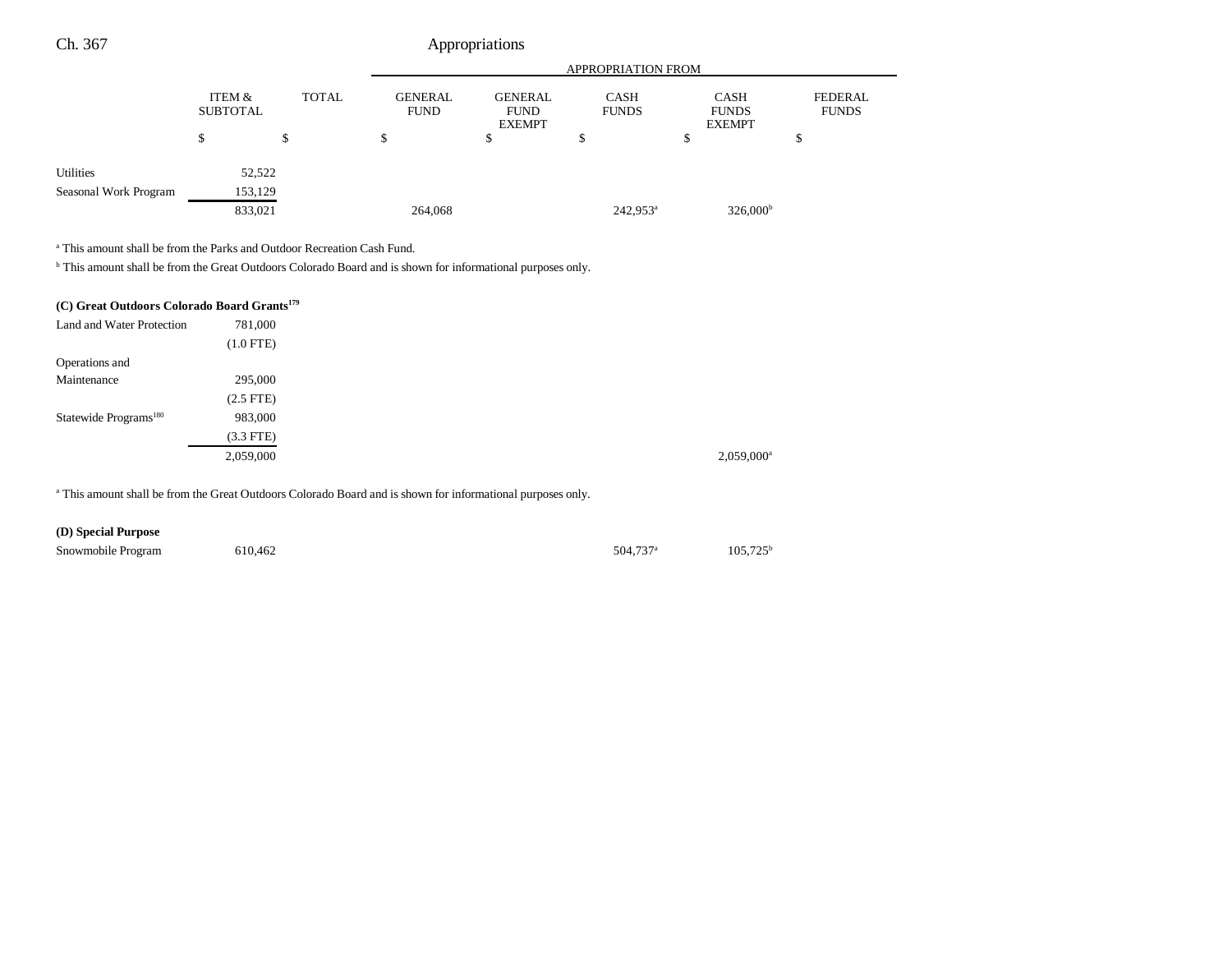| 101,275   | 36,872 <sup>d</sup><br>$64,403^{\circ}$ |                      |
|-----------|-----------------------------------------|----------------------|
|           |                                         |                      |
| 316,197   | $316,197$ <sup>e</sup>                  |                      |
|           | $(3.0$ FTE)                             |                      |
| 514,000   |                                         | 514,000 <sup>f</sup> |
| 933,721   | 897,947 <sup>g</sup>                    | 35,774               |
| 2,475,655 |                                         |                      |
|           |                                         |                      |

a This amount shall be from the Snowmobile Recreation Fund.

<sup>b</sup> This amount shall be from reserves in the Snowmobile Recreation Fund.

c This amount shall be from the River Outfitters Cash Fund.

<sup>d</sup> This amount shall be from reserves in the River Outfitters Cash Fund.

e This amount shall be from the Off-highway Vehicle Recreation Fund.

f This amount reflects funds anticipated to be received from the United States Coast Guard and is shown for informational purposes only.

g This amount shall be from the Parks and Outdoor Recreation Cash Fund.

#### 24,950,361

24,639,533

#### **(7) WATER CONSERVATION BOARD**

#### **(A) Administration**

| <b>Personal Services</b>   | 2.268.658    |
|----------------------------|--------------|
|                            | $(29.0$ FTE) |
| <b>Operating Expenses</b>  | 88.944       |
| <b>Interstate Compacts</b> | 284,726      |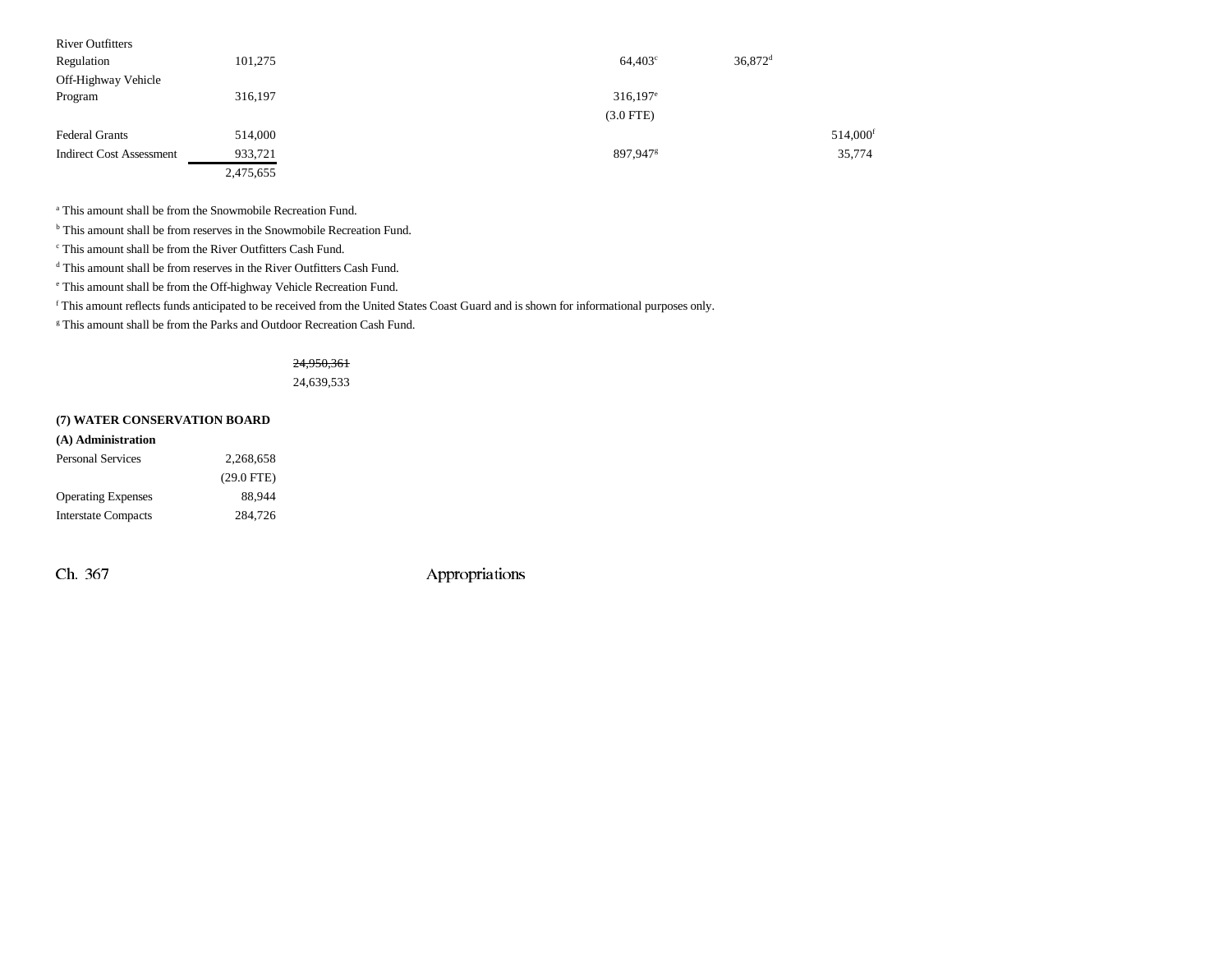|                           |              | <b>APPROPRIATION FROM</b>                     |                                                |                             |                                              |                                |  |
|---------------------------|--------------|-----------------------------------------------|------------------------------------------------|-----------------------------|----------------------------------------------|--------------------------------|--|
| ITEM &<br><b>SUBTOTAL</b> | <b>TOTAL</b> | <b>GENERAL</b><br><b>FUND</b>                 | <b>GENERAL</b><br><b>FUND</b><br><b>EXEMPT</b> | <b>CASH</b><br><b>FUNDS</b> | <b>CASH</b><br><b>FUNDS</b><br><b>EXEMPT</b> | <b>FEDERAL</b><br><b>FUNDS</b> |  |
| \$                        | \$           | \$                                            | \$                                             | \$                          | \$                                           | \$                             |  |
|                           |              |                                               |                                                |                             |                                              |                                |  |
|                           |              |                                               |                                                |                             |                                              |                                |  |
|                           |              |                                               |                                                |                             |                                              |                                |  |
|                           |              |                                               |                                                |                             |                                              |                                |  |
|                           |              |                                               |                                                |                             |                                              |                                |  |
|                           |              | 1,264,492                                     |                                                | $43,750$ <sup>e</sup>       | $1,560,519$ <sup>b</sup>                     |                                |  |
|                           |              |                                               |                                                | 339,777 <sup>a</sup>        | 2,528,984 <sup>b</sup>                       |                                |  |
|                           |              | 25,000<br>201,433<br>$(3.0$ FTE)<br>2,868,761 |                                                |                             |                                              |                                |  |

<sup>a</sup> This amount OF THIS AMOUNT, \$296,027 SHALL BE FROM THE WILDLIFE CASH FUND AND \$43,750 shall be from the Operational Account of the Severance Tax Trust Fund.  $^{\rm b}$  Of this amount, THIS AMOUNT  $$1,264,492$  shall be from reserves in the Water Conservation Board Construction Fund and  $$296,027(T)$  shall be from the Wildlife Cash <del>Fund.</del> Fund.

### **(B) Special Purpose**

| <b>Federal Emergency</b><br><b>Management Assistance</b> | 91,213  |                    | 91,213      |
|----------------------------------------------------------|---------|--------------------|-------------|
|                                                          |         |                    | $(1.0$ FTE) |
|                                                          |         |                    |             |
| Dam Site Inventory                                       | 4,735   | $4,735^{\circ}$    |             |
| <b>Weather Modification</b>                              | 7,100   | 7,100 <sup>b</sup> |             |
| <b>Water Conservation</b>                                |         |                    |             |
| Program                                                  | 286,359 | $161,517^a$        | 124,842     |
|                                                          |         | $(2.5$ FTE)        |             |
| Severance Tax Fund                                       | 585,000 | 585,000°           |             |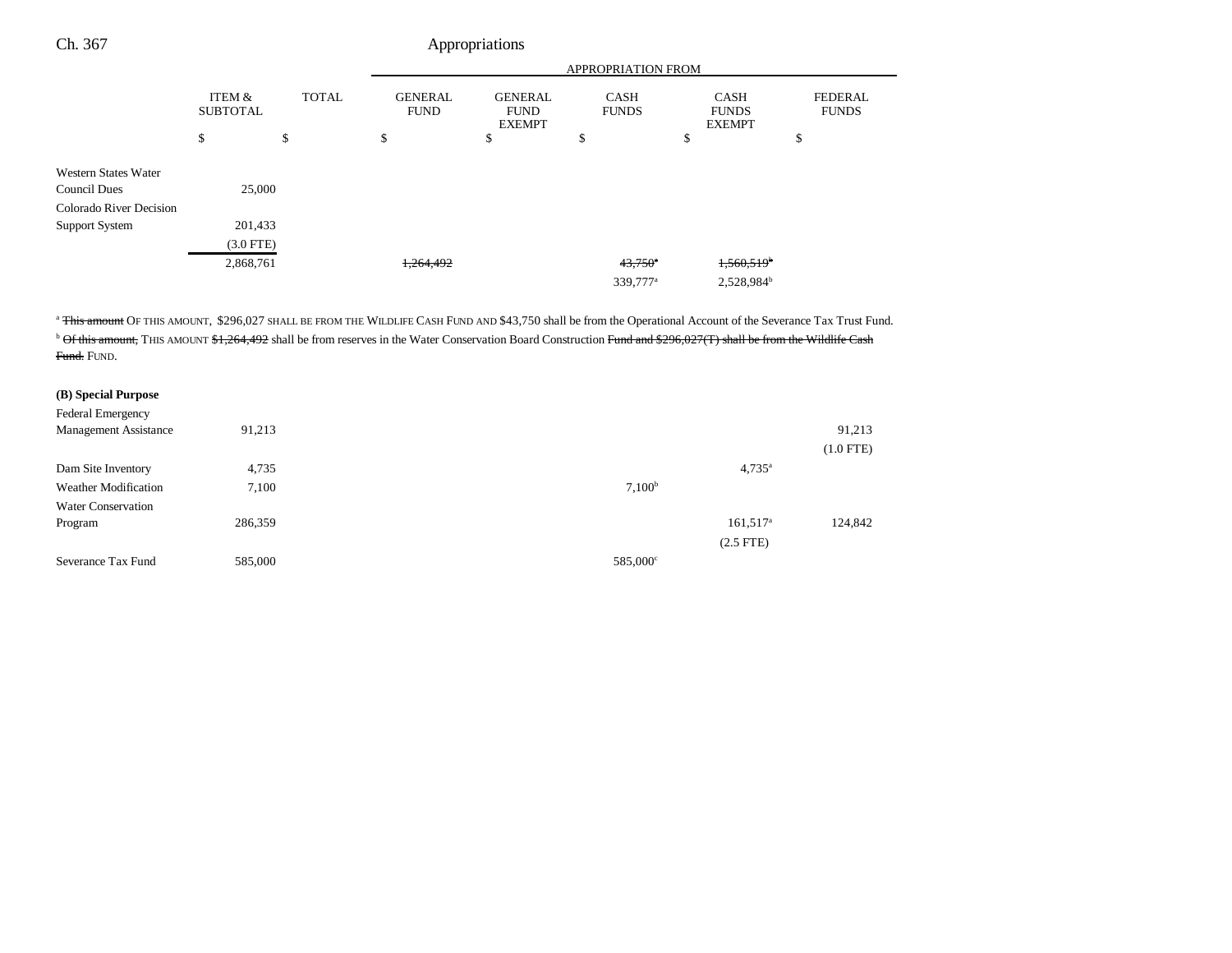| Platte River Basin              |           |                             |
|---------------------------------|-----------|-----------------------------|
| Cooperative Agreement           | 226,022   | $226,022$ <sup>d</sup>      |
|                                 |           | $(1.0$ FTE)                 |
| <b>Indirect Cost Assessment</b> | 142.190   | $127.477^{\circ}$<br>14.713 |
|                                 | 1,342,619 |                             |

a These amounts shall be from reserves in the Water Conservation Board Construction Fund.

 $<sup>b</sup>$  This amount shall be from weather modification permit fees.</sup>

c This amount shall be from the Operational Account of the Severance Tax Trust Fund.

d This amount shall be from the Fish and Wildlife Resources Account in the Water Conservation Board Construction Fund.

4,211,380

#### **(8) WATER RESOURCES DIVISION**

| Personal Services <sup>181</sup> | 14,093,972  | 14,093,972    |                        |                      |
|----------------------------------|-------------|---------------|------------------------|----------------------|
|                                  | 13,981,589  | 13,890,307    |                        | $91,282^b$           |
|                                  |             | $(236.6$ FTE) |                        |                      |
| Retirements                      | 186,295     | 186,295       |                        |                      |
|                                  | 147,495     | 147,495       |                        |                      |
| <b>Operating Expenses</b>        | 820,546     | 756,261       | 58,364 <sup>a</sup>    | 5,921 <sup>b</sup>   |
| <b>Interstate Compacts</b>       | 74,762      | 74,762        |                        |                      |
| Satellite Monitoring             |             |               |                        |                      |
| System                           | 338,162     | 240,022       | $94,443^{\circ}$       | $3,697$ <sup>d</sup> |
|                                  | 328,162     | 230,022       |                        |                      |
|                                  | $(2.0$ FTE) |               |                        |                      |
| Ground Water                     |             |               |                        |                      |
| Management                       | 460,851     |               | $410,111$ <sup>e</sup> | 50,740 <sup>f</sup>  |
|                                  |             |               |                        |                      |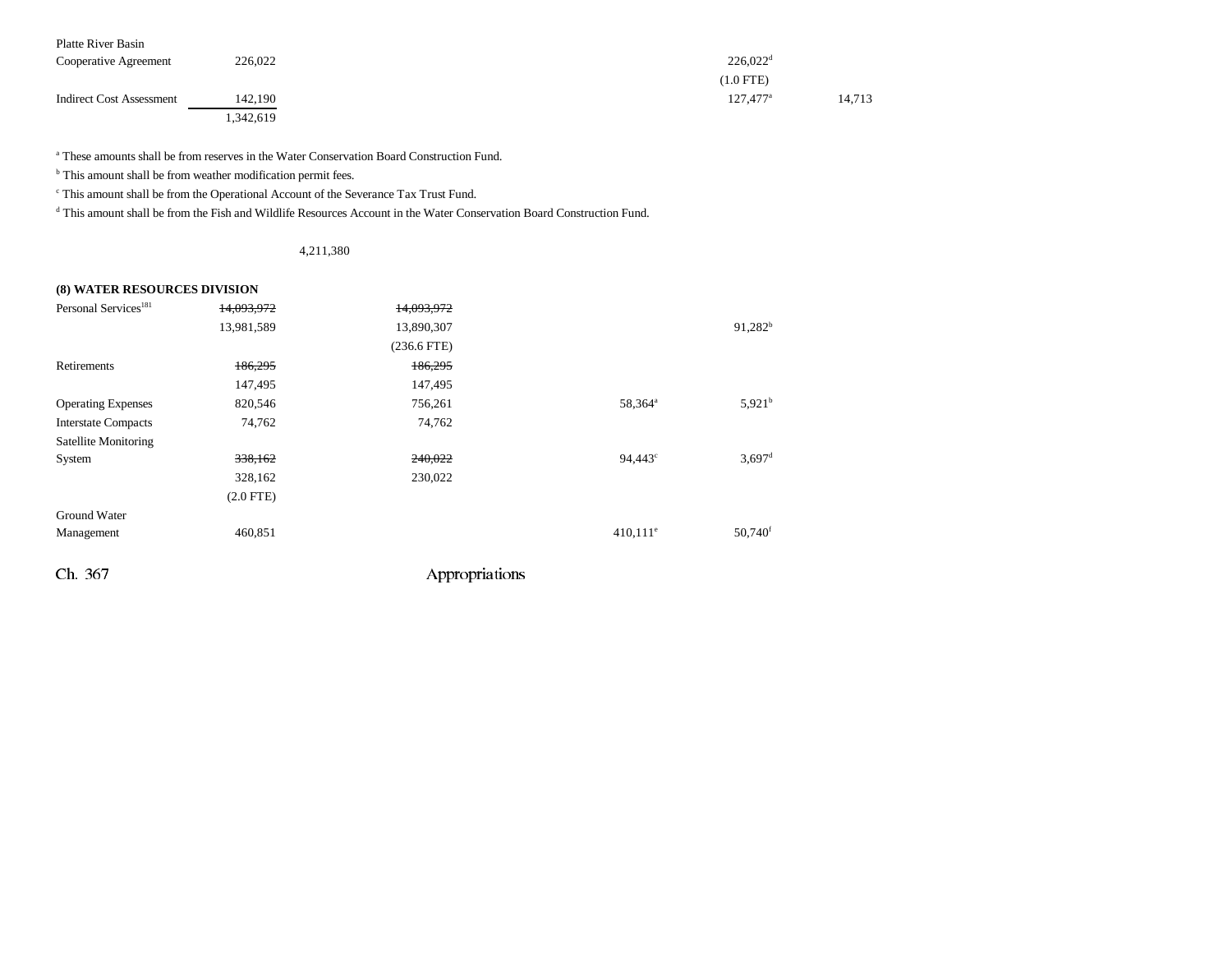|                                              |                                      |              | APPROPRIATION FROM            |                                                |                      |                                              |                                |
|----------------------------------------------|--------------------------------------|--------------|-------------------------------|------------------------------------------------|----------------------|----------------------------------------------|--------------------------------|
|                                              | <b>ITEM &amp;</b><br><b>SUBTOTAL</b> | <b>TOTAL</b> | <b>GENERAL</b><br><b>FUND</b> | <b>GENERAL</b><br><b>FUND</b><br><b>EXEMPT</b> | CASH<br><b>FUNDS</b> | <b>CASH</b><br><b>FUNDS</b><br><b>EXEMPT</b> | <b>FEDERAL</b><br><b>FUNDS</b> |
|                                              | \$                                   | \$           | \$                            | \$                                             | \$                   | \$                                           | \$                             |
|                                              | $(3.0$ FTE)                          |              |                               |                                                |                      |                                              |                                |
| Augmentation of Water for<br>Sand and Gravel |                                      |              |                               |                                                |                      |                                              |                                |
| Extraction                                   | 35,000                               |              |                               |                                                | 35,000 <sup>s</sup>  |                                              |                                |
| Dam Emergency Repair                         | 50,000                               |              |                               |                                                |                      | 50,000 <sup>h</sup>                          |                                |
| Federal Grant                                | 11,420                               |              |                               |                                                |                      |                                              | $11,420^{\rm i}$               |
| <b>River Decision Support</b>                |                                      |              |                               |                                                |                      |                                              |                                |
| Systems                                      | 403,695                              |              | 201,847                       |                                                |                      | $201,848$ <sup>h</sup>                       |                                |
|                                              | 393,695                              |              |                               |                                                |                      | $393,695^h$                                  |                                |
|                                              | $(3.0$ FTE)                          |              |                               |                                                |                      |                                              |                                |
| Arkansas River                               |                                      |              |                               |                                                |                      |                                              |                                |
| Litigation <sup>182</sup>                    | 205,667                              |              | 205,667                       |                                                |                      |                                              |                                |
|                                              | 435,155                              |              |                               |                                                |                      | $435,155^h$                                  |                                |
| Republican River Compact                     |                                      |              |                               |                                                |                      |                                              |                                |
| Litigation and Sportsman's                   |                                      |              |                               |                                                |                      |                                              |                                |
| <b>Ranch Litigation</b>                      | 750,000                              |              | 750,000                       |                                                |                      |                                              |                                |
|                                              | 1,150,000                            |              |                               |                                                |                      | $1,150,000$ <sup>h</sup>                     |                                |
| <b>Indirect Cost Assessment</b>              | 24,072                               |              |                               |                                                | 22,277               |                                              | 1,795                          |
|                                              |                                      | 17,454,442   |                               |                                                |                      |                                              |                                |
|                                              |                                      | 17,912,747   |                               |                                                |                      |                                              |                                |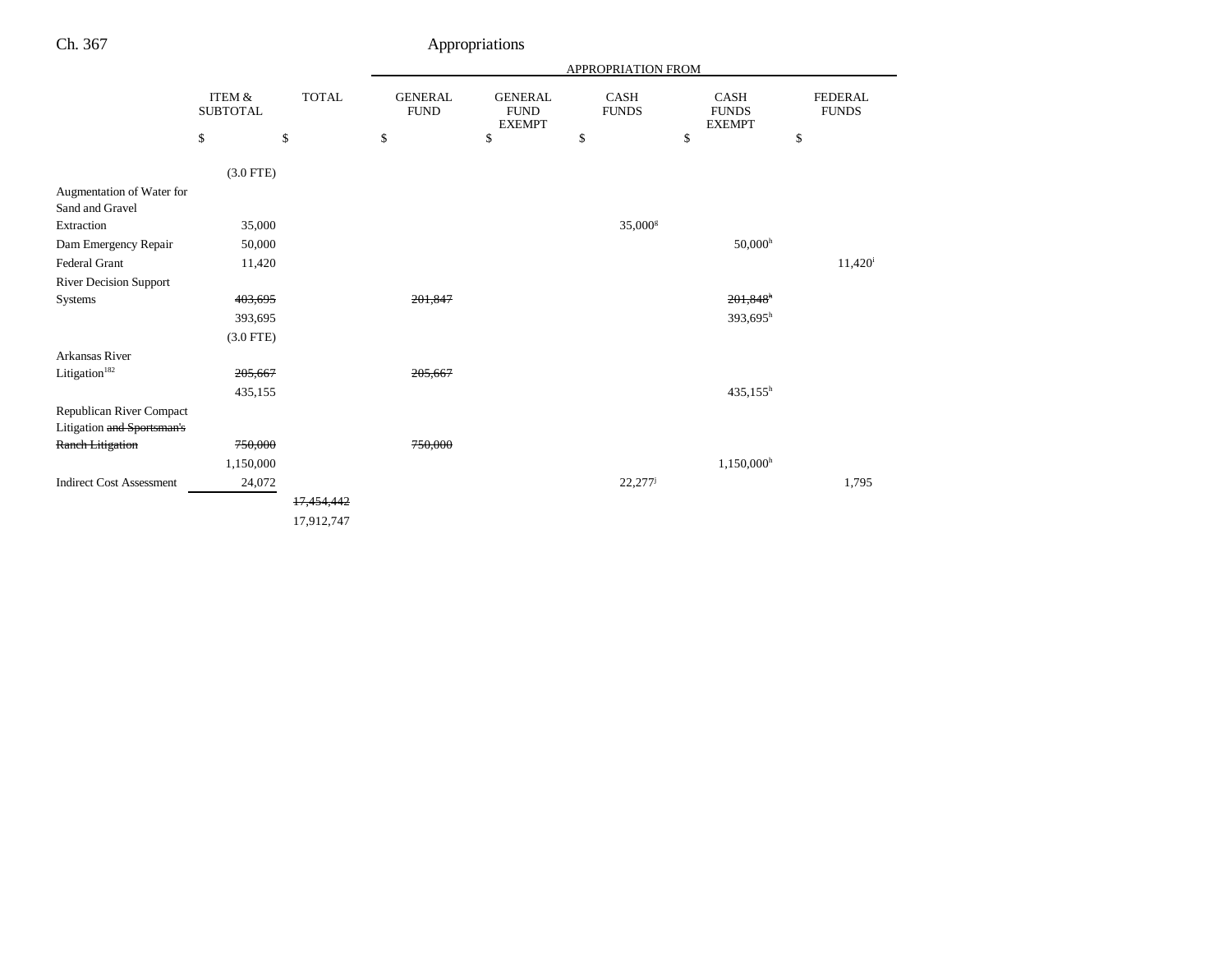a Of this amount, \$44,736 shall be from the Water Data Bank Cash Fund, \$8,364 shall be from the Publication Cash Fund and \$5,264 shall be from the Groundwater Publication Fund.

<sup>b</sup> Of this amount, \$5,029 THESE AMOUNTS, \$96,311 shall be from reserves in the Water Data Bank Cash Fund and \$892 shall be from reserves in the Publication Cash Fund.

c This amount shall be from the Satellite Monitoring System Cash Fund.

d This amount shall be from reserves in the Satellite Monitoring System Cash Fund.

e This amount shall be from the Groundwater Management Cash Fund.

f This amount shall be from reserves in the Groundwater Management Cash Fund.

<sup>g</sup> This amount shall be from the Gravel Pit Lakes Augmentation Fund.

h These amounts shall be from reserves in the Water Conservation Board Construction Fund.

i This amount reflects funds anticipated to be received from the United States Bureau of Reclamation and is shown for informational purposes only.

j This amount shall be from various sources of cash funds.

**(9) DIVISION OF WILDLIFE183, 184, 185, 186, 187, 188**

| (A) Habitat and Species Management |               |                          |                         |  |
|------------------------------------|---------------|--------------------------|-------------------------|--|
| (1) Wildlife Habitat               |               |                          |                         |  |
| <b>Personal Services</b>           | 6,992,042     |                          |                         |  |
|                                    | $(134.2$ FTE) |                          |                         |  |
| <b>Operating Expenses</b>          | 4,485,488     |                          |                         |  |
| (2) Wildlife Species               |               |                          |                         |  |
| <b>Personal Services</b>           | 4,341,727     |                          |                         |  |
|                                    | $(59.5$ FTE)  |                          |                         |  |
| <b>Operating Expenses</b>          | 1,360,036     |                          |                         |  |
|                                    | 17,179,293    | $5,889,541$ <sup>*</sup> | 6,927,168 <sup>b</sup>  |  |
|                                    |               |                          | 12,816,709 <sup>a</sup> |  |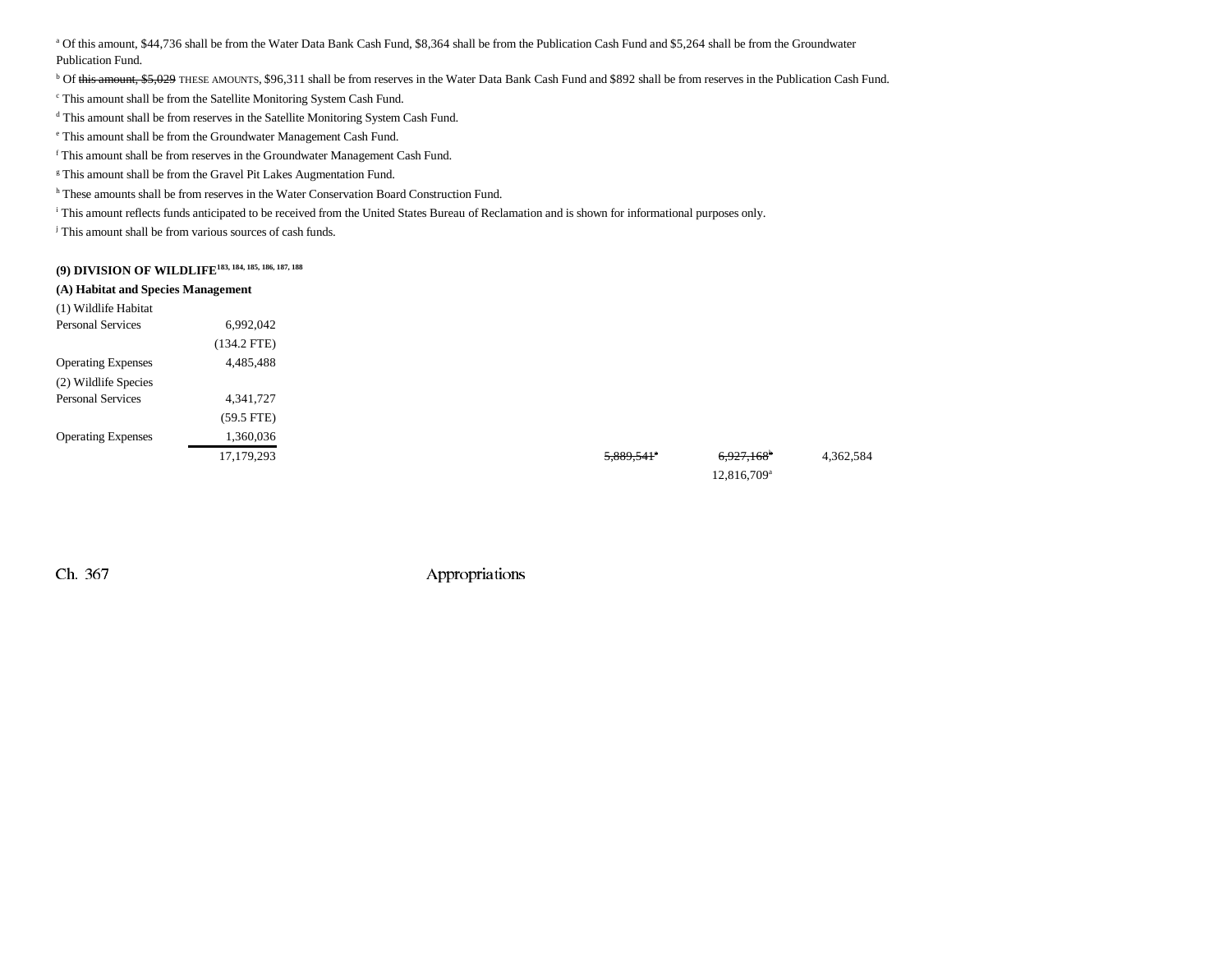|                 |              |                |                | APPROPRIATION FROM |               |              |
|-----------------|--------------|----------------|----------------|--------------------|---------------|--------------|
| ITEM &          | <b>TOTAL</b> | <b>GENERAL</b> | <b>GENERAL</b> | CASH               | CASH          | FEDERAL      |
| <b>SUBTOTAL</b> |              | <b>FUND</b>    | <b>FUND</b>    | <b>FUNDS</b>       | <b>FUNDS</b>  | <b>FUNDS</b> |
|                 |              |                | <b>EXEMPT</b>  |                    | <b>EXEMPT</b> |              |
| \$              |              |                |                |                    |               |              |

a Of this amount, \$6,550,913 SHALL BE FROM THE GREAT OUTDOORS COLORADO BOARD, AND IS SHOWN FOR INFORMATIONAL PURPOSES ONLY, \$5,884,541 shall be from the Wildlife Cash Fund FUND, \$376,255 SHALL BE FROM THE NONGAME WILDLIFE VOLUNTARY CONTRIBUTION FUND, and \$5,000 shall be from the Federal Aid Projects Income Fund pursuant to Section 33-1-119, C.R.S.

b Of this amount, \$6,550,913 shall be from the Great Outdoors Colorado Board, and is shown for informational purposes only, and \$376,255 shall be from the Nongame Wildlife Voluntary Contribution Fund.

#### **(B) Wildlife Related Recreation**

| 4.080.652            |  |
|----------------------|--|
| 4.147.652            |  |
| $(65.9$ FTE)         |  |
| <del>5.474.146</del> |  |
| 5.706.991            |  |
|                      |  |
| 5,723,853            |  |
| $(122.1$ FTE)        |  |
| 3,909,711            |  |
|                      |  |
| 711,662              |  |
| $(5.1$ FTE)          |  |
| 169.139              |  |
|                      |  |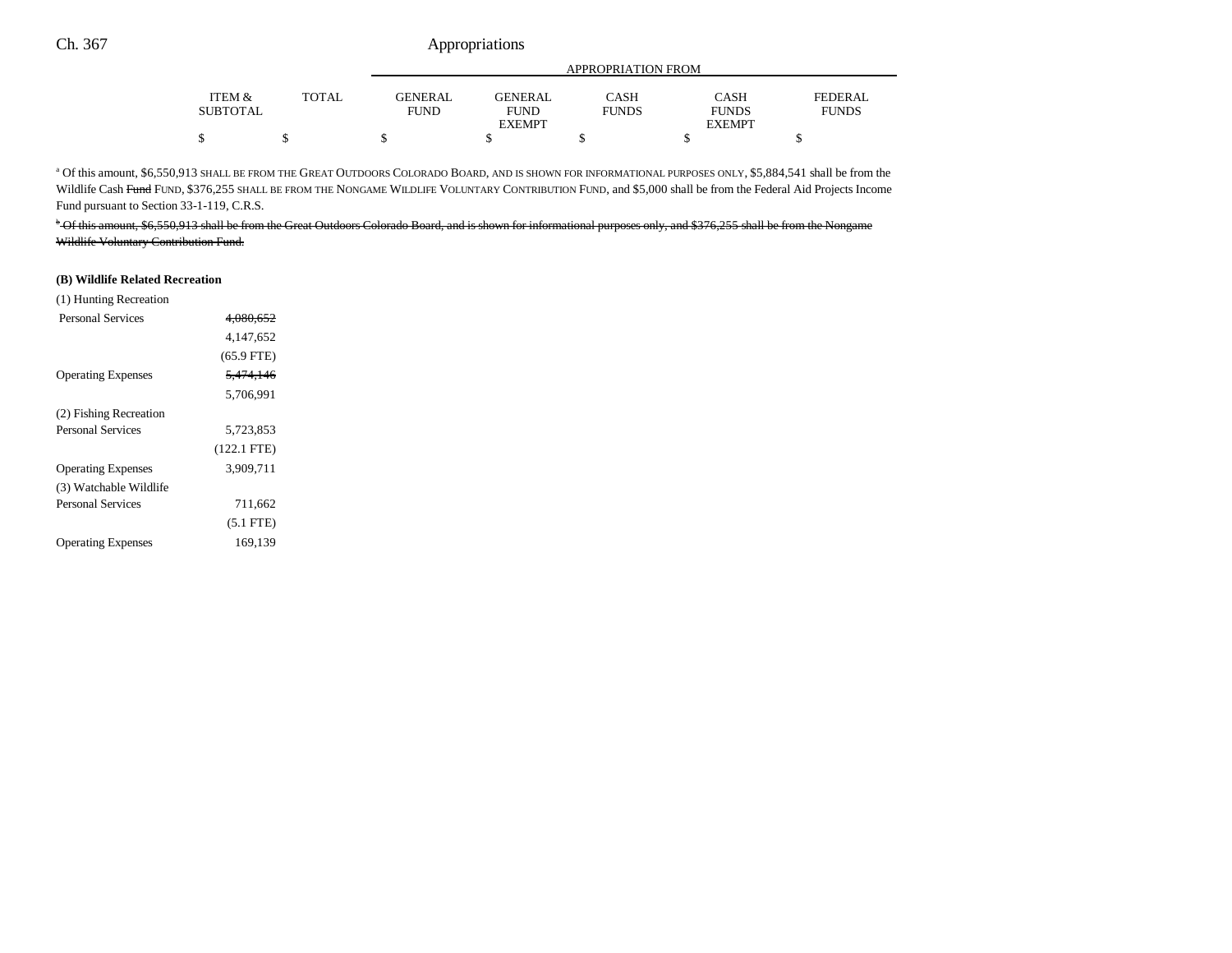| (4) Law Enforcement       |              |                                  |           |
|---------------------------|--------------|----------------------------------|-----------|
| <b>Personal Services</b>  | 2,549,030    |                                  |           |
|                           | $(46.5$ FTE) |                                  |           |
| <b>Operating Expenses</b> | 440,044      |                                  |           |
| $(5)$ Licensing           |              |                                  |           |
| <b>Personal Services</b>  | 1,296,483    |                                  |           |
|                           | $(19.3$ FTE) |                                  |           |
| <b>Operating Expenses</b> | 864,855      |                                  |           |
|                           |              |                                  |           |
|                           | 25,219,575   | $393,000^{\circ}$<br>20,381,931* | 4,444,644 |
|                           | 25,519,420   | 21,074,776 <sup>a</sup>          |           |

<sup>a</sup> Of this amount, <del>\$20,375,431</del> \$20,675,276 shall be from the Wildlife Cash Fund, \$393,000 shall be from the Great Outdoors Colorado Board and is shown for INFORMATIONAL PURPOSES ONLY, \$5,000 shall be from the Waterfowl Stamp Fund created pursuant to Section 33-4-102.5, C.R.S., and \$1,500 shall be from the Search and Rescue Fund created pursuant to Section 33-1-112.5, C.R.S.

b This amount shall be from the Great Outdoors Colorado Board and is shown for informational purposes only.

## **(C) Wildlife Education and Information**

| (1) Wildlife Education    |              |  |
|---------------------------|--------------|--|
| <b>Personal Services</b>  | 2,449,235    |  |
|                           | $(37.2$ FTE) |  |
| <b>Operating Expenses</b> | 1,831,523    |  |
| (2) Wildlife Information  |              |  |
| <b>Personal Services</b>  | 1.044.273    |  |
|                           | $(19.6$ FTE) |  |
| <b>Operating Expenses</b> | 1,367,045    |  |
|                           |              |  |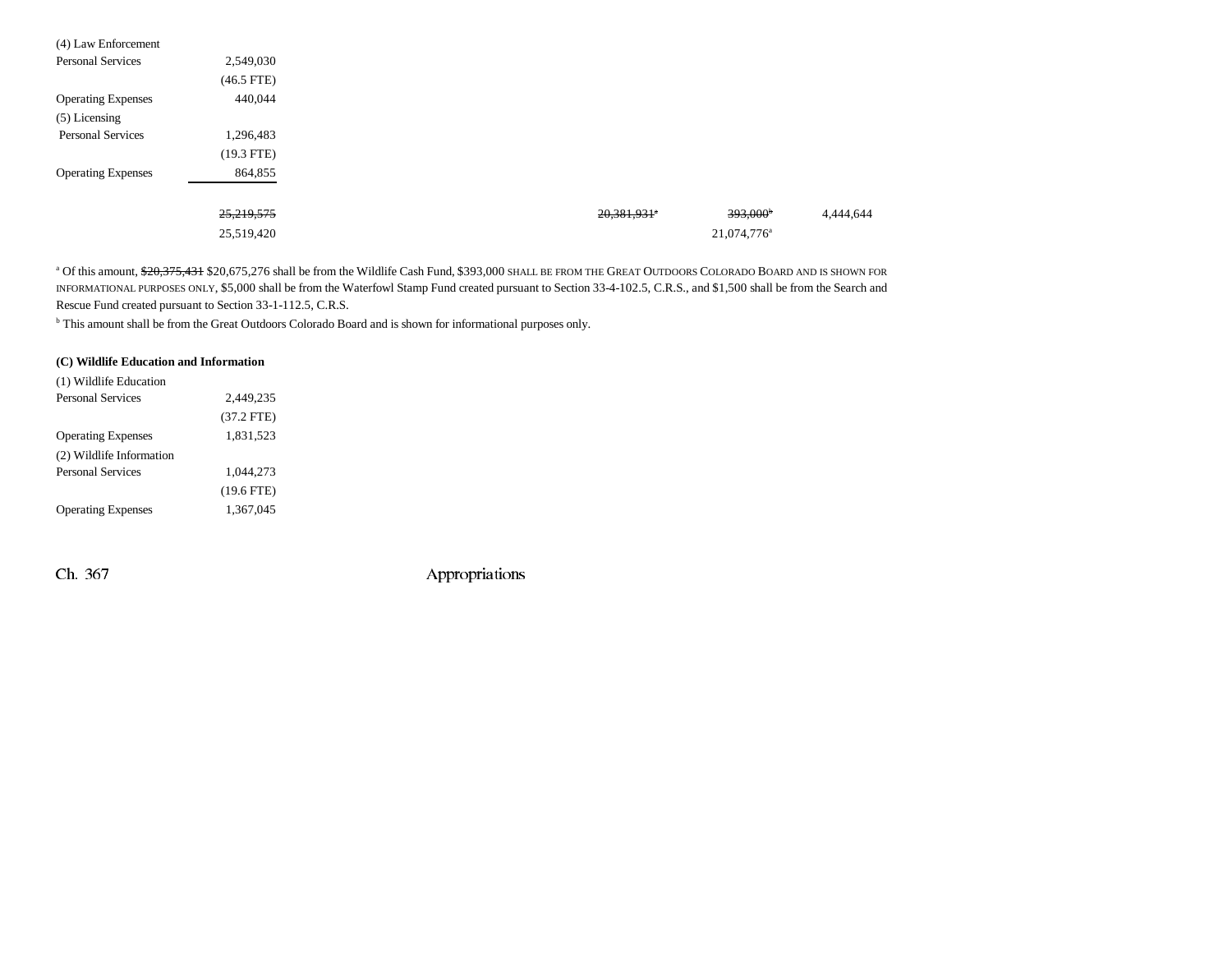#### APPROPRIATION FROMITEM & SUBTOTAL TOTAL GENERAL FUND GENERAL FUND EXEMPTCASH FUNDS CASH FUNDS EXEMPTFEDERAL FUNDS  $\begin{array}{ccccccccccc} \mathsf{s} & \mathsf{s} & \mathsf{s} & \mathsf{s} & \mathsf{s} & \mathsf{s} & \mathsf{s} & \mathsf{s} & \mathsf{s} & \mathsf{s} & \mathsf{s} & \mathsf{s} & \mathsf{s} & \mathsf{s} & \mathsf{s} & \mathsf{s} & \mathsf{s} & \mathsf{s} & \mathsf{s} & \mathsf{s} & \mathsf{s} & \mathsf{s} & \mathsf{s} & \mathsf{s} & \mathsf{s} & \mathsf{s} & \mathsf{s} & \mathsf{s} & \mathsf{s} & \mathsf{s} & \mathsf{s} & \mathsf{s} & \mathsf{s} & \mathsf{s} & \mathsf{s} & \$ Ch. 367 Appropriations (3) Customer Service Personal Services 3,444,195 (74.4 FTE) Operating Expenses 407,887  $\frac{8,642,227}{},\frac{1544,158}{359,569}$ 10,184,589a

<sup>a</sup> Of this amount, \$8,092,227 shall be from the Wildlife Cash Fund and FUND, \$1,399,182 SHALL BE FROM THE GREAT OUTDOORS COLORADO BOARD AND IS SHOWN FOR INFORMATION PURPOSES ONLY, \$550,000 shall be from subscription revenues from Colorado Outdoors Magazine. MAGAZINE, AND \$143,180 SHALL BE FROM GIFTS, DONATIONS, AND REIMBURSEMENTS DEPOSITED INTO THE WILDLIFE MANAGEMENT PUBLIC EDUCATION FUND CREATED PURSUANT TO SECTION 33-1-112(3.5), C.R.S. <sup>b</sup> Of this amount, \$1,399,182 shall be from the Great Outdoors Colorado Board and is shown for information purposes only, and \$143,180 shall be from gifts, donations, and reimbursements deposited into the Wildlife Management Public Education Fund created pursuant to Section 33-1-112(3.5), C.R.S.

#### **(D) Responsive Management**

| (1) Public Policy         |              |  |
|---------------------------|--------------|--|
| <b>Personal Services</b>  | 862.930      |  |
|                           | $(13.9$ FTE) |  |
| <b>Operating Expenses</b> | 555,047      |  |
| (2) Human Resources       |              |  |
| <b>Personal Services</b>  | 4.177.723    |  |
|                           | $(56.3$ FTE) |  |
|                           |              |  |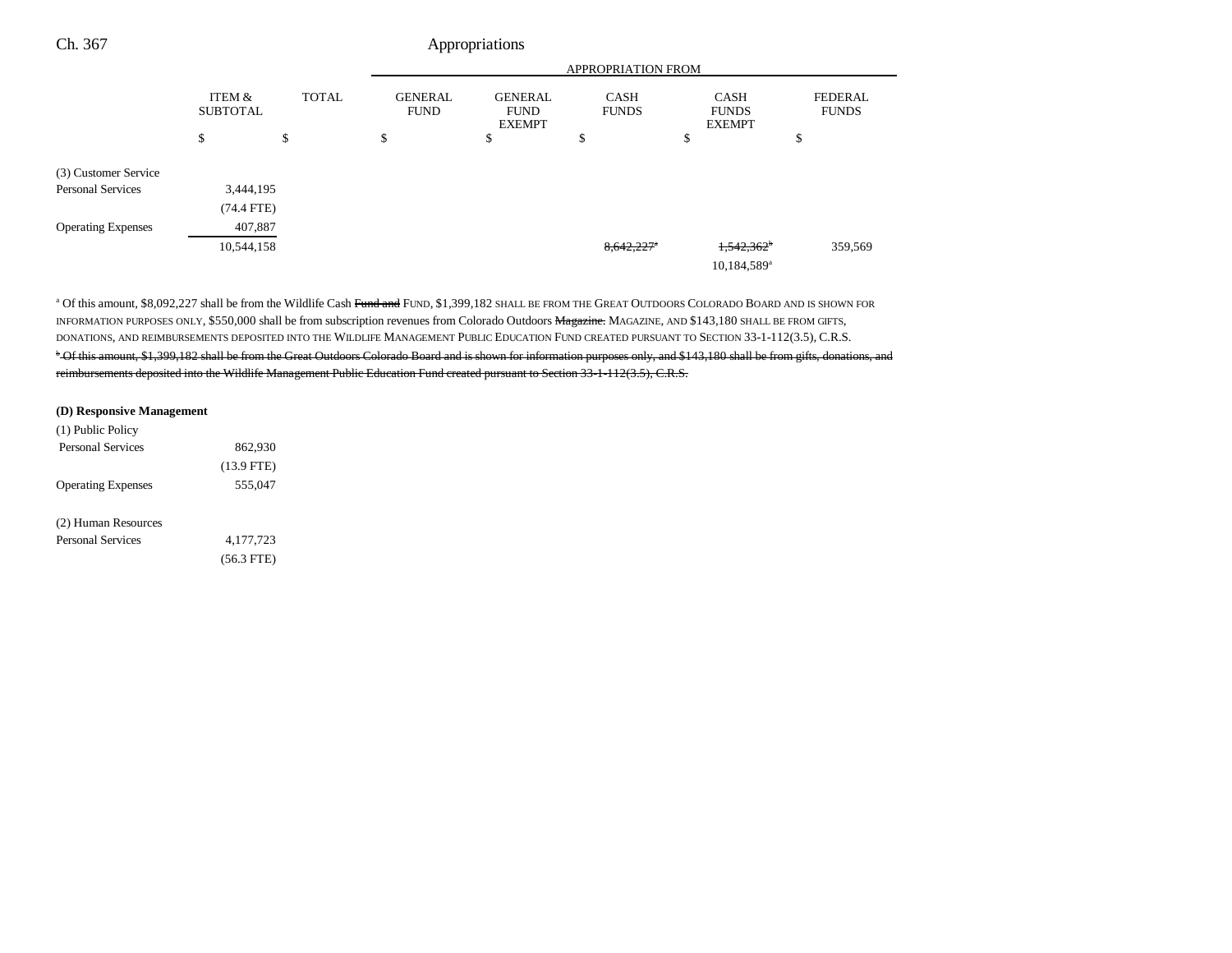| <b>Operating Expenses</b> | 810,597      |  |                           |                         |         |
|---------------------------|--------------|--|---------------------------|-------------------------|---------|
| (3) Internal Systems      |              |  |                           |                         |         |
| <b>Personal Services</b>  | 5,210,664    |  |                           |                         |         |
|                           | $(98.5$ FTE) |  |                           |                         |         |
| <b>Operating Expenses</b> | 4,403,106    |  |                           |                         |         |
|                           | 16,020,067   |  | $15,756,678$ <sup>a</sup> | $104,861$ <sup>b</sup>  | 158,528 |
|                           |              |  |                           | 15,861,539 <sup>a</sup> |         |

 $^\text{a}$  Of this amount, \$15,755,178 shall be from the Wildlife Cash <del>Fund</del> Fund, \$104,861 shall be from the Great Outdoors Colorado Board and is shown for INFORMATIONAL PURPOSES ONLY, and \$1,500 shall be from the Search and Rescue Fund created pursuant to Section 33-1-112.5, C.R.S.

## <sup>b</sup> This amount shall be from the Great Outdoors Colorado Board and is shown for informational purposes only.

| (E) Special Purpose<br>Wildlife Commission |                                                                  |                          |                          |
|--------------------------------------------|------------------------------------------------------------------|--------------------------|--------------------------|
| Discretionary Fund                         | 250,000                                                          | $250,000$ <sup>*</sup>   |                          |
|                                            |                                                                  |                          | $250,000^a$              |
| <b>Indirect Cost Assessment</b>            | 3,400,373                                                        | $3,400,373$ <sup>*</sup> |                          |
|                                            |                                                                  |                          | $3,400,373$ <sup>a</sup> |
|                                            | 3,650,373                                                        |                          |                          |
|                                            | <sup>a</sup> These amounts shall be from the Wildlife Cash Fund. |                          |                          |

72,613,466 72,913,311

**TOTALS PART XIV**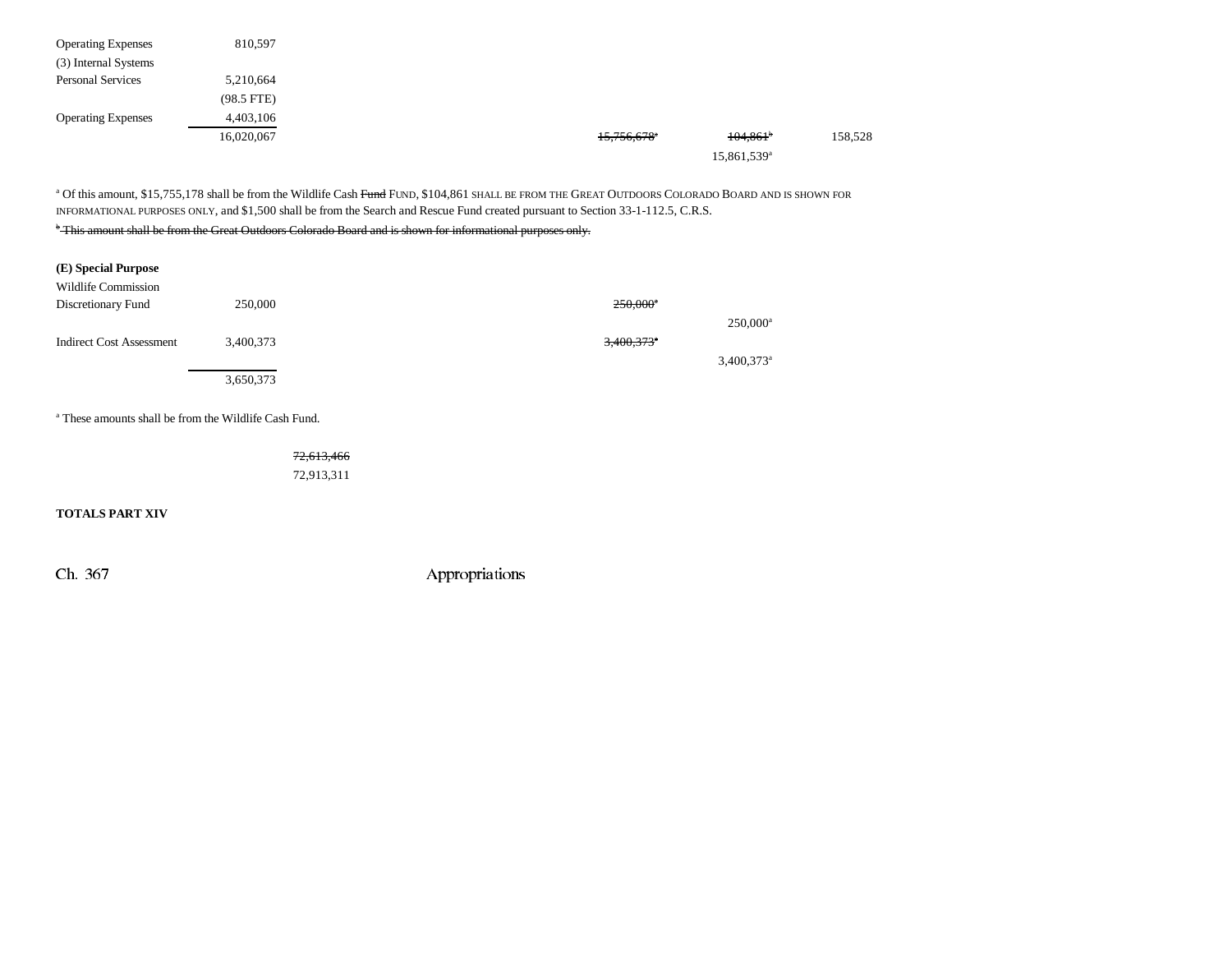| Ch. 367                     | Appropriations            |               |                               |                                                |                              |                                              |                                |  |  |  |
|-----------------------------|---------------------------|---------------|-------------------------------|------------------------------------------------|------------------------------|----------------------------------------------|--------------------------------|--|--|--|
|                             |                           |               | <b>APPROPRIATION FROM</b>     |                                                |                              |                                              |                                |  |  |  |
|                             | ITEM &<br><b>SUBTOTAL</b> | <b>TOTAL</b>  | <b>GENERAL</b><br><b>FUND</b> | <b>GENERAL</b><br><b>FUND</b><br><b>EXEMPT</b> | <b>CASH</b><br><b>FUNDS</b>  | <b>CASH</b><br><b>FUNDS</b><br><b>EXEMPT</b> | <b>FEDERAL</b><br><b>FUNDS</b> |  |  |  |
|                             |                           |               |                               |                                                |                              |                                              | Ф                              |  |  |  |
| (NATURAL                    |                           |               |                               |                                                |                              |                                              |                                |  |  |  |
| $RESOURCES$ <sup>4, 5</sup> |                           | \$159,068,305 | \$29,164,002                  |                                                | \$89,849,156*                | $$25,206,584^{\circ}$                        | \$14,848,563                   |  |  |  |
|                             |                           | \$159,309,199 | \$24,845,325                  |                                                | \$31,908,367 <sup>a, b</sup> | $$87,734,671^b$                              | \$14,820,836                   |  |  |  |

<sup>a</sup> Of this amount, \$6,709,845 is from the Operational Account of the Severance Tax Trust Fund.

 $b$  Of this amount, \$6,557,593 THESE AMOUNTS, \$6,226,562 contains a (T) notation.

**FOOTNOTES** -- The following statements are referenced to the numbered footnotes throughout section 2.

- 2 Department of Agriculture, Agricultural Services Division; Department of Higher Education, Governing Boards and Local District Junior Colleges, State Board of Agriculture; Department of Natural Resources, State Board of Land Commissioners, State Trust Land Evaluations; Parks and Outdoor Recreation; and Division of Wildlife; and Department of Transportation, Construction, Maintenance, and Operations – Pursuant to Executive Order D00699 issued July 19, 1999, and requirements of Sections 35-5.5-104, 35-5.5-110, and 35-5.5-112, C.R.S., the State Weed Coordinator is requested to collaborate with the Departments of Agriculture, Higher Education, Natural Resources, and Transportation and prepare a report to be submitted to the Joint Budget Committee on or before September 1, 2001. This report should identify, by Division within each respective department, total FY 2000-01 actual expenditures by fund source, and FY 2001-02 total appropriations by fund source, for each weed management and control project in order to provide a centralized accounting of the total annual funds expended toward these efforts.
- 4 (Governor lined through this provision. See L. 2001, p. 2345.)
- 5 All Departments, Totals -- The General Assembly requests that copies of all reports requested in other footnotes contained in this act be delivered to the Joint Budget Committee and the majority and minority leadership in each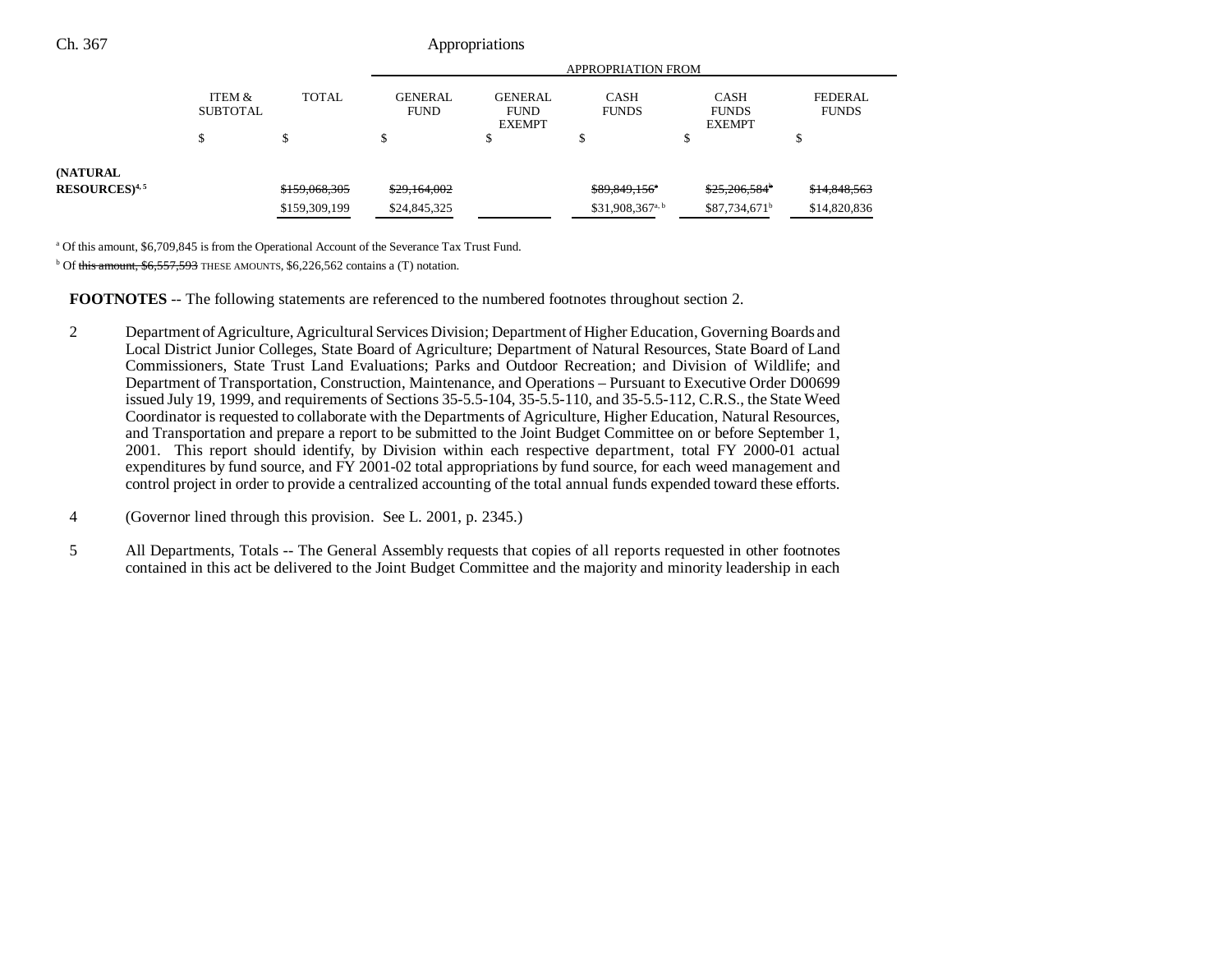house of the General Assembly. Each principal department of the state shall produce its rules in an electronic format that is suitable for public access through electronic means. Such rules in such format shall be submitted to the Office of Legislative Legal Services for publishing on the Internet. It is the intent of the General Assembly that this be done within existing resources.

- 165 Department of Law, Special Purpose, Comprehensive Environmental Response, Compensation and Liability Act Contracts; Department of Natural Resources, Executive Director's Office, Comprehensive Environmental Response, Compensation and Liability Act; and Department of Public Health and Environment, Hazardous Materials and Waste Management Division, Contaminated Site Cleanups -- It is the intent of the General Assembly that the Department work toward the goal of removing contaminated sites from the federal list of Superfund sites as soon as possible. In this regard, the departments are requested to cooperate in the preparation of a report on the State's CERCLA Program. The report should be prepared annually and should be submitted on November 1 with each department's budget request. This report should include detailed expenditures, by department, for CERCLA contracts, including actual, estimated, and requested funding for personal services, contract services, operating expenses, and other costs. The report also should include an analysis of long-term funding needs of the State in responding to, litigating, and cleaning up CERCLA sites, including estimated long-term maintenance costs for these sites. Finally, the report should discuss the possible downsizing of the State's CERCLA programs.
- 172 (Governor lined through this provision. See L. 2001, p. 2362.)
- 173 Department of Natural Resources, Executive Director's Office, Administration, Vehicle Lease Payments; Department of Personnel, Central Services, Fleet Management Program and Motor Pool Services -- It is the intent of the General Assembly that the Department of Natural Resources, in conjunction with the Fleet Management Program and Motor Pool Services in the Department of Personnel, provide a reconciliation of base funding for this line item with the actual departmental need, including the annualized cost of authorized vehicle replacements, and report the results as part of the budget submission on September 1, 2001. Information provided should include, but not be limited to, an accounting of each Division's total fleet, the associated costs, and a justification for use of each vehicle.
- 173a Department of Natural Resources, Executive Director's Office, Information Technology Services, TECHNOLOGY INITIATIVE -- IT IS THE INTENT OF THE GENERAL ASSEMBLY THAT \$405,798 CASH FUNDS OF THE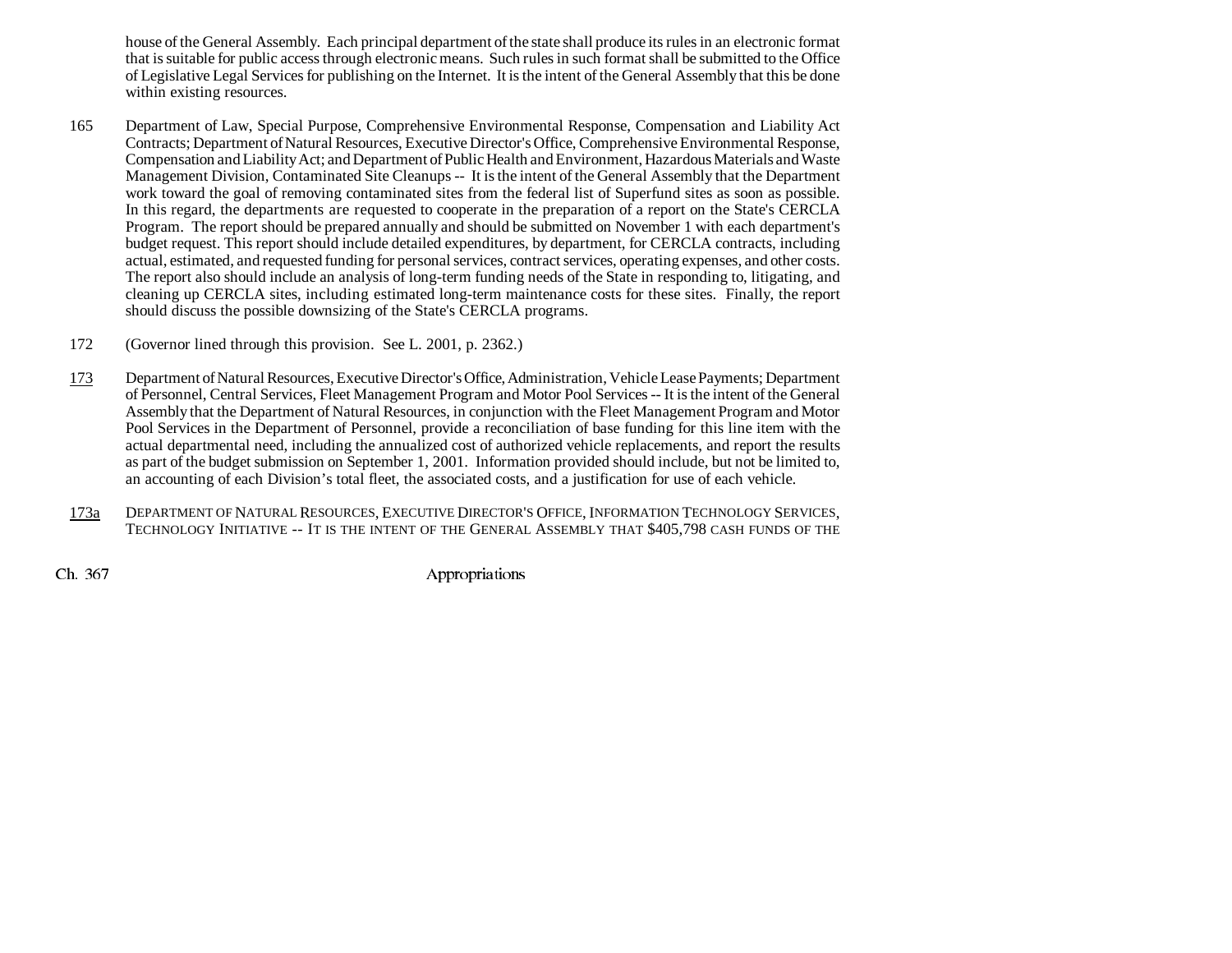|          |       |                | APPROPRIATION FROM |                             |                      |                |  |  |  |
|----------|-------|----------------|--------------------|-----------------------------|----------------------|----------------|--|--|--|
| ITEM &   | TOTAL | <b>GENERAL</b> | <b>GENERAL</b>     |                             |                      | <b>FEDERAL</b> |  |  |  |
| SUBTOTAL |       | <b>FUND</b>    | <b>FUND</b>        | <b>CASH</b><br><b>FUNDS</b> | CASH<br><b>FUNDS</b> | <b>FUNDS</b>   |  |  |  |
|          |       |                | <b>EXEMPT</b>      |                             | <b>EXEMPT</b>        |                |  |  |  |
|          |       |                |                    |                             |                      |                |  |  |  |

TOTAL APPROPRIATION SHALL REMAIN AVAILABLE UNTIL COMPLETION OF THE DIVISION OF MINERALS AND GEOLOGY'S IMAGING PROJECT OR THE CLOSE OF FY 2002-03, WHICHEVER COMES FIRST. AT PROJECT COMPLETION OR THE END OF THE TWO-YEAR PERIOD, ANY UNEXPENDED BALANCES SHALL REVERT TO THE OPERATIONAL ACCOUNT OF THE SEVERANCE TAX TRUST FUND FROM WHICH THEY WERE APPROPRIATED.

- 174 Department of Natural Resources, Minerals and Geology, Inactive Mines, Mine Site Reclamation -- It is the intent of the General Assembly that these funds shall remain available until completion of the project or the close of FY 2003-04, whichever comes first. At project completion or the end of the three-year period, any unexpended balances shall revert to the Operation Account of the Severance Tax Trust Fund from which they were appropriated.
- 175 Department of Natural Resources, Minerals and Geology, Emergency Response Costs -- This appropriation is for the purpose of responding to environmental emergencies pursuant to Section 34-32-123, C.R.S. The Department is requested to submit a report detailing expenditures made from the Emergency Response Cash Fund, including a brief description of each emergency situation which required fund expenditures. This report should be submitted with the Department's annual budget request.
- 176 (Governor lined through this provision. See L. 2001, p. 2362.)
- 176a(Governor lined through this provision. See L. 2001, p. 2363.)
- 177(Governor lined through this provision. See L. 2001, p. 2363.)
- 178 Department of Natural Resources, Parks and Outdoor Recreation, New State Parks -- The Department is requested to provide quarterly reports on the status of and activities in each new state park for which appropriations are made. Information should include, but not be limited to, status on acquisition date, projected development milestones and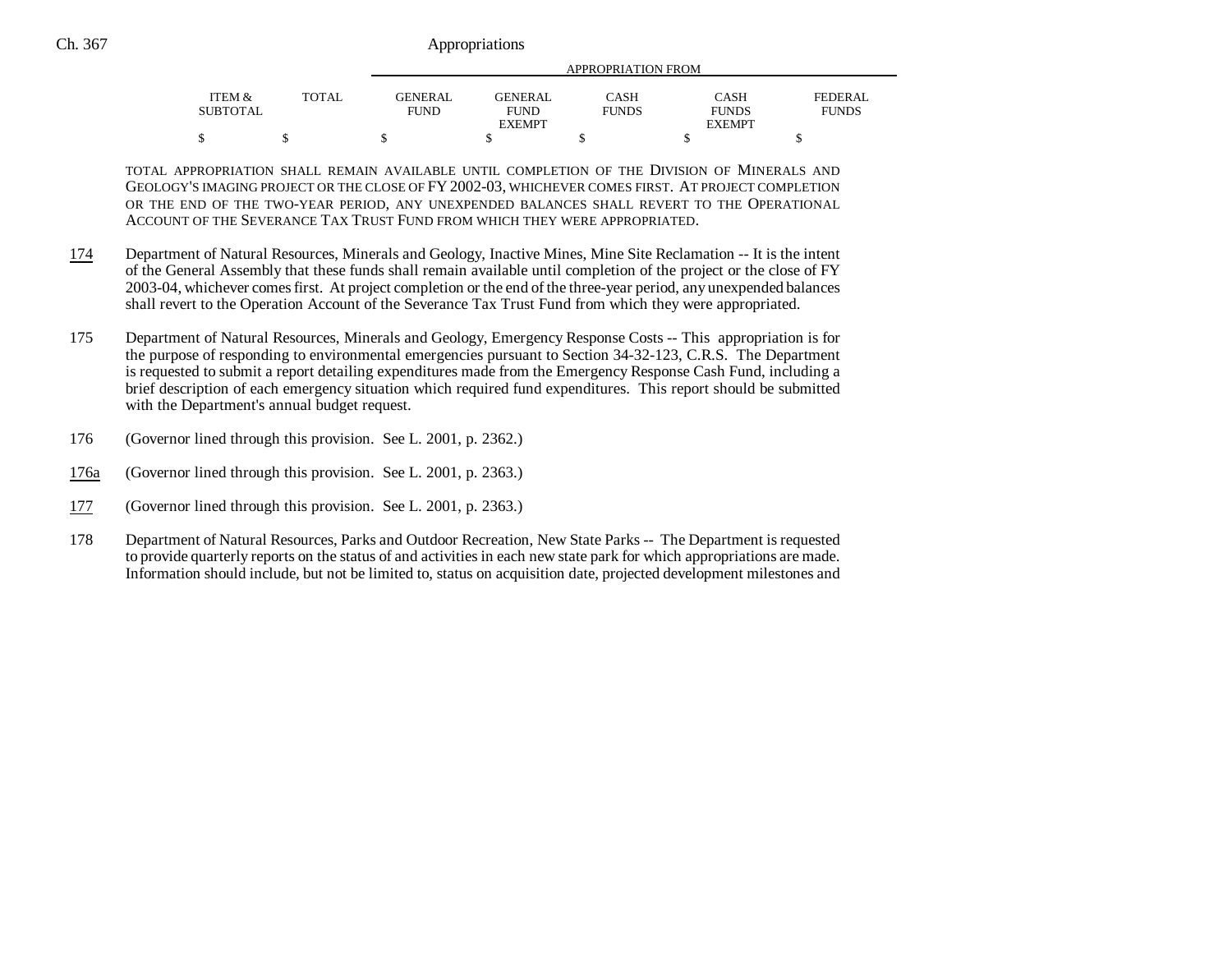time line, and any changes in personal services, operating expenses, utilities, seasonal work program, and centrally appropriations needs from the original appropriation. This information should be provided on or before July 1, October 1, January 1, and April 1 of each year.

- 179 (Governor lined through this provision. See L. 2001, p. 2363.)
- 180(Governor lined through this provision. See L. 2001, p. 2363.)
- 181 (Governor lined through this provision. See L. 2001, p. 2364.)
- 182 Department of Natural Resources, Water Resources Division, Arkansas River Litigation -- It is the intent of the General Assembly that appropriations made in this line item be available for expenditure in FY 2001-02 and FY 2002-03.
- 183(Governor lined through this provision. See L. 2001, p. 2364.)
- 184(Governor lined through this provision. See L. 2001, p. 2364.)
- 185 (Governor lined through this provision. See L. 2001, p. 2365.)
- 186 Department of Natural Resources, Division of Wildlife -- The Department is requested to submit a report to the General Assembly regarding cash fund revenues, cash fund balances, and cash fund expenditures for each cash fund administered by the Division. Information on cash fund expenditures should include details about the exact programs and projects funded from each cash fund. This report should be submitted to the Joint Budget Committee, the House Committee on Agriculture, Livestock, and Natural Resources, and the Senate Committee on Agriculture, Natural Resources, and Energy by November 1, 2001.
- 187(Governor lined through this provision. See L. 2001, p. 2365.)
- 188 (Governor lined through this provision. See L. 2001, p. 2365.)